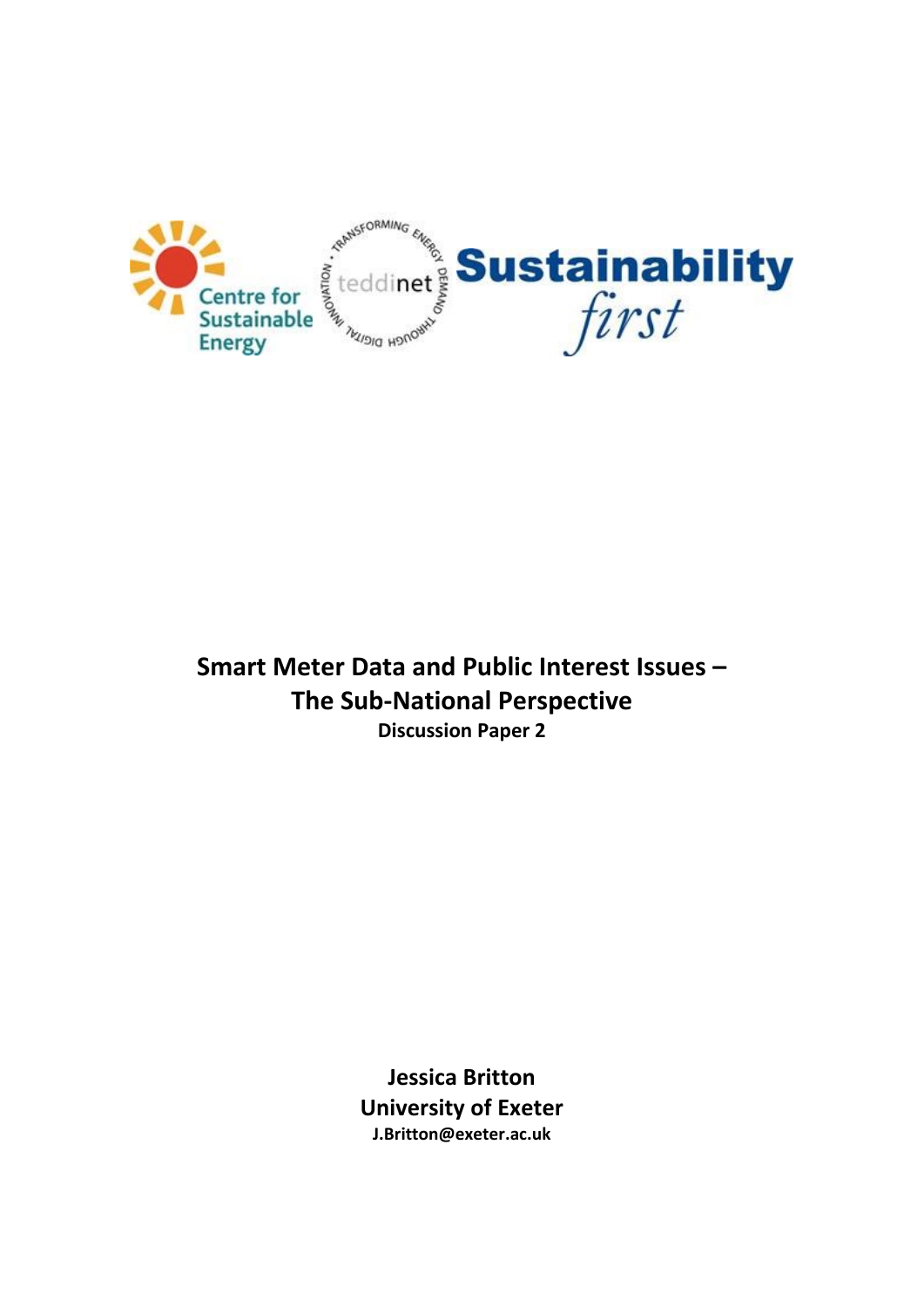## **Foreword**

Much discussion about smart energy data is understandably focused on its likely use in consumer feedback, in enabling the future smart grid, and in the potential for commercial applications, but it could have wider uses. In summer 2015, TEDDINET\* , the Centre for Sustainable Energy and Sustainability First launched a joint 'research challenge' to understand how future household smartmeter energy data might be deployed to serve the public interest. We jointly commissioned two university researchers to consider these questions and for each to write a short discussion paper, one on the national perspective and the other on sub-national issues, for publication and debate.

The sponsors have provided assistance and guidance, and financial support. But the papers and the views expressed in them are those of the researchers concerned.

Following an invited workshop with interested parties, the papers will be published on the TEDDINET, CSE and Sustainability First websites:

<https://teddinet.org/> <https://www.cse.org.uk/> http://www.sustainabilityfirst.org.uk/

\* TEDDINET – Transforming Energy Demand through Digital Innovation NETwork.

TEDDINET is an academic research network addressing the challenges of transforming energy demand in our buildings, as a key component of the transition to an affordable, low carbon energy system. Funded by the UK EPSRC (Engineering and Physical Sciences Research Council), TEDDINET's primary purpose is to share knowledge and enhance the impact of existing research.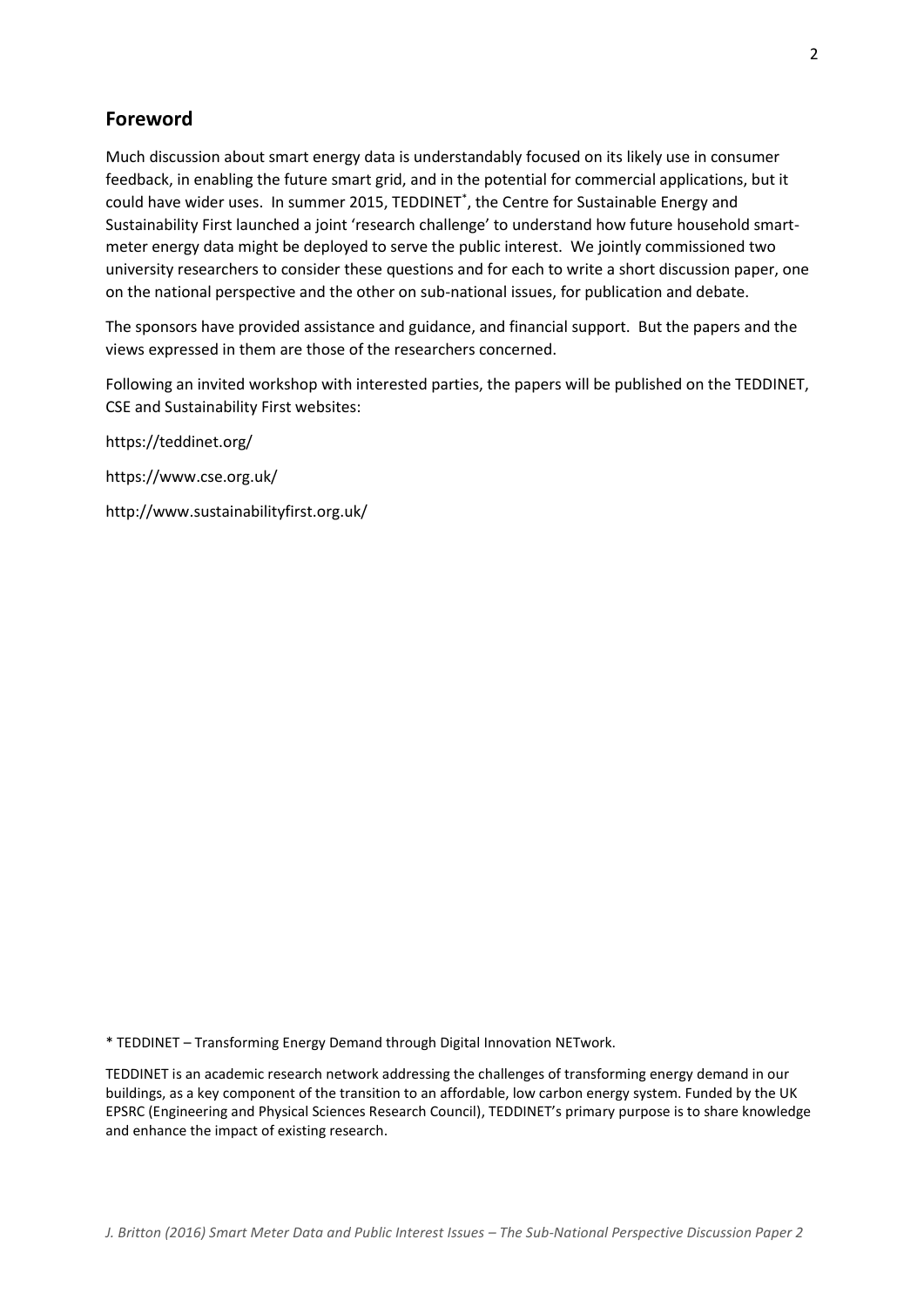# **Contents**

| 1.                                                                                                |                                                                              |  |  |
|---------------------------------------------------------------------------------------------------|------------------------------------------------------------------------------|--|--|
| 2.                                                                                                |                                                                              |  |  |
| 3.                                                                                                |                                                                              |  |  |
|                                                                                                   |                                                                              |  |  |
|                                                                                                   |                                                                              |  |  |
|                                                                                                   |                                                                              |  |  |
|                                                                                                   |                                                                              |  |  |
|                                                                                                   |                                                                              |  |  |
|                                                                                                   |                                                                              |  |  |
| 4.                                                                                                | What's new about smart energy data, compared to what's already out there? 16 |  |  |
| 5.                                                                                                |                                                                              |  |  |
|                                                                                                   |                                                                              |  |  |
|                                                                                                   |                                                                              |  |  |
|                                                                                                   |                                                                              |  |  |
|                                                                                                   |                                                                              |  |  |
|                                                                                                   |                                                                              |  |  |
|                                                                                                   |                                                                              |  |  |
|                                                                                                   |                                                                              |  |  |
|                                                                                                   |                                                                              |  |  |
| 6. Implications of the current arrangements for sub-national uses of data and recommendations for |                                                                              |  |  |
|                                                                                                   |                                                                              |  |  |
|                                                                                                   |                                                                              |  |  |
|                                                                                                   |                                                                              |  |  |
|                                                                                                   |                                                                              |  |  |
|                                                                                                   |                                                                              |  |  |
|                                                                                                   |                                                                              |  |  |
|                                                                                                   |                                                                              |  |  |
|                                                                                                   |                                                                              |  |  |
|                                                                                                   | 7.2                                                                          |  |  |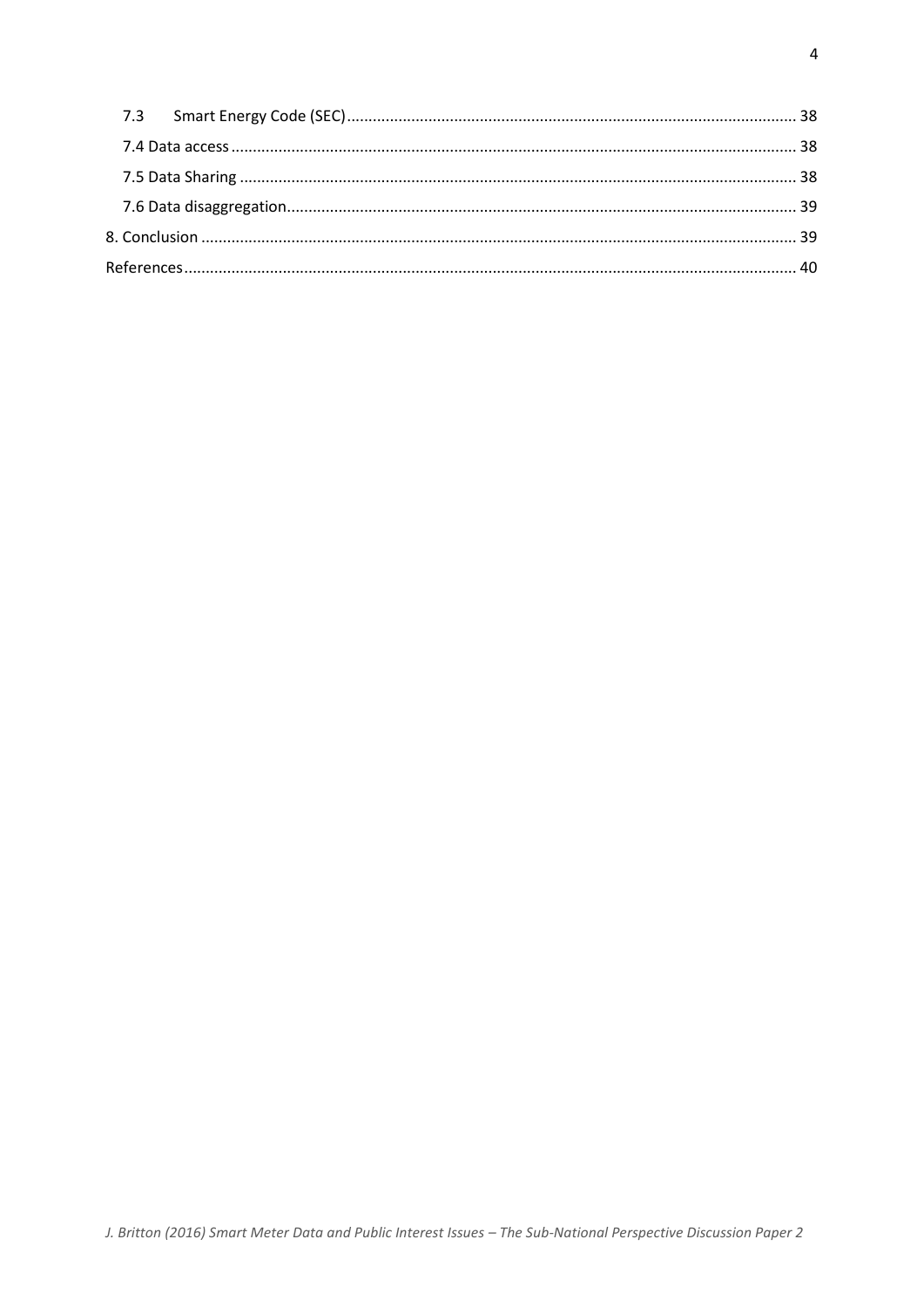## <span id="page-4-0"></span>Acknowledgements

Many thanks to those who took part in informal discussions regarding this research challenge, in particular Ed Reed, Cornwall Energy; Tamar Bourne, Regen SW; David White, Bristol City Council and Peter Connor, University of Exeter. Thanks also to Judith Ward and Jon Bird at Sustainability First; Josh Thumim and Simon Roberts at CSE and Dan van der Horst and Sam Staddon at the University of Edinburgh. The research challenge was co-funded by TEDDINET (EPSRC grant number EP/L013681/1) and Sustainability First. Any inaccuracies or omissions are the authors only.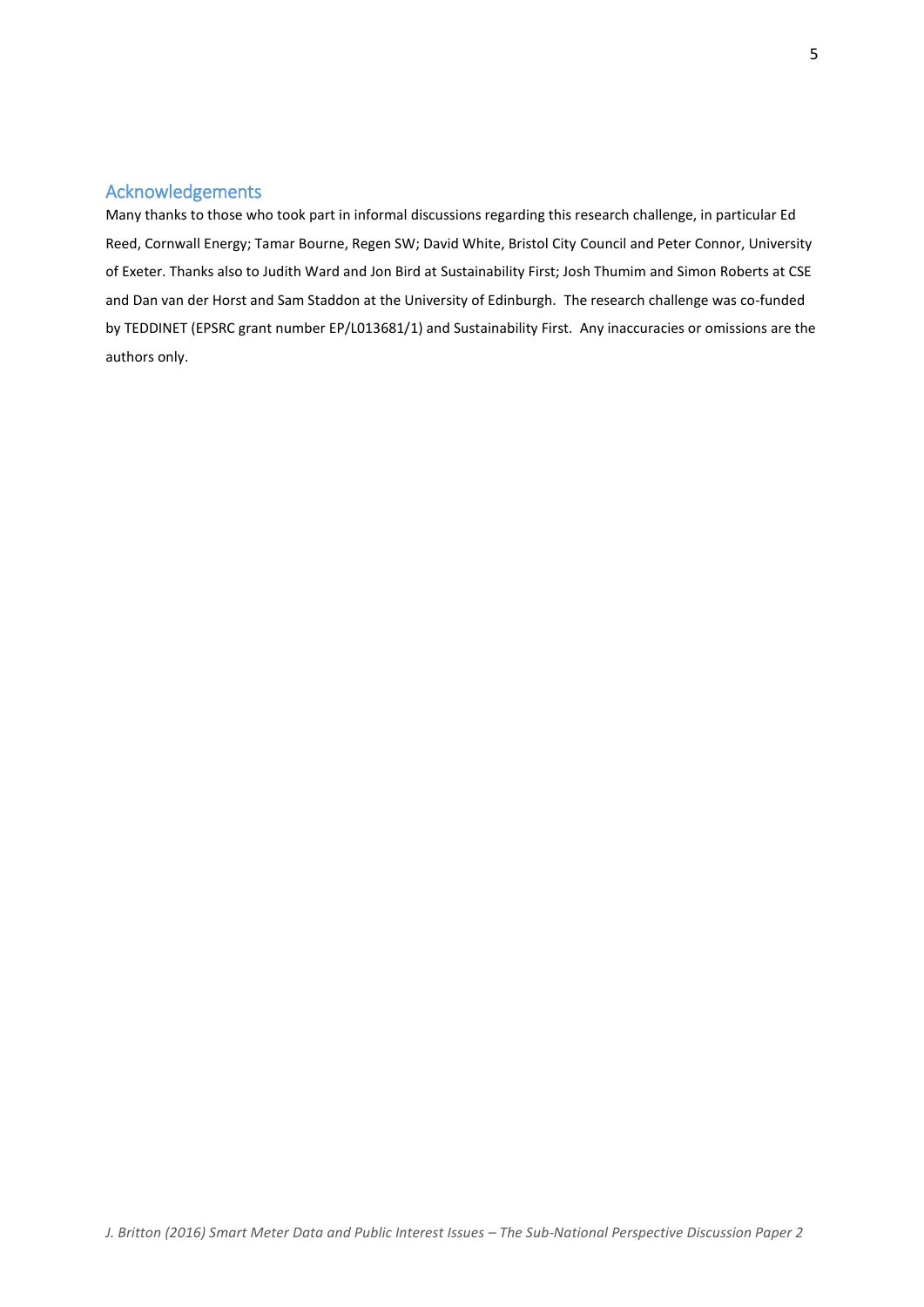### <span id="page-5-0"></span>1. Executive Summary

The installation of nearly 50 million domestic gas and electricity meters by the end of 2020 will provide an unprecedented volume and granularity of energy consumption data. Whilst the potential benefits of this data to individual consumers and the broader energy system have been well documented, the potential for smart meter data to improve policymaking and to support other initiatives in the public interest has been underexplored. The complexity of defining the public interest is recognised; however, a working definition is adopted of the public interest as the combined interests of all consumers, citizens, the environment and investors.

This paper – one of two companion papers looking at these issues – aims to consider the public interest opportunities smart meter data may present at a sub-national scale. The other paper in this series looks at these issues from a national perspective (2),(5). The sub-national scale is specifically examined as there is increasing interest in the role of local energy services in the energy transition and it is likely that this scale will offer some unique benefits and encounter some unique barriers.

A number of sub-national public interest uses of smart meter data may be possible within the current arrangements; however, the viability of some of these uses is not always clear at this stage. Despite this, there is clear potential for smart meter data to support the development of the smart city agenda, improve the targeting and monitoring of local energy programmes, support social housing and health services, provide new opportunities for community energy and other local approaches to balancing supply and demand, and for local areas to input into national research programmes.

The current arrangements for the access and use of smart meter data present a number of challenges for these sub-national public interest uses. In particular the complexity, costs and uncertainty relating to DCC and SEC arrangements may act as a barrier for some local actors. More specifically, there may be issues relating to data sharing, aggregation and disaggregation of data at a local scale.

Based on the analysis in this paper, a number of recommendations and priorities for future work are proposed. This includes recommendations on incorporating sub-national public interest uses of smart energy data into existing work on innovation and governance, ensuring that sub-national public interest actors are engaged prior to the 2018 Data Access and Privacy review, development to code governance, development of support and resources for sub-national actors in relation to data sharing, privacy, analytics and disaggregation, and methods to facilitate local, third party access to aggregated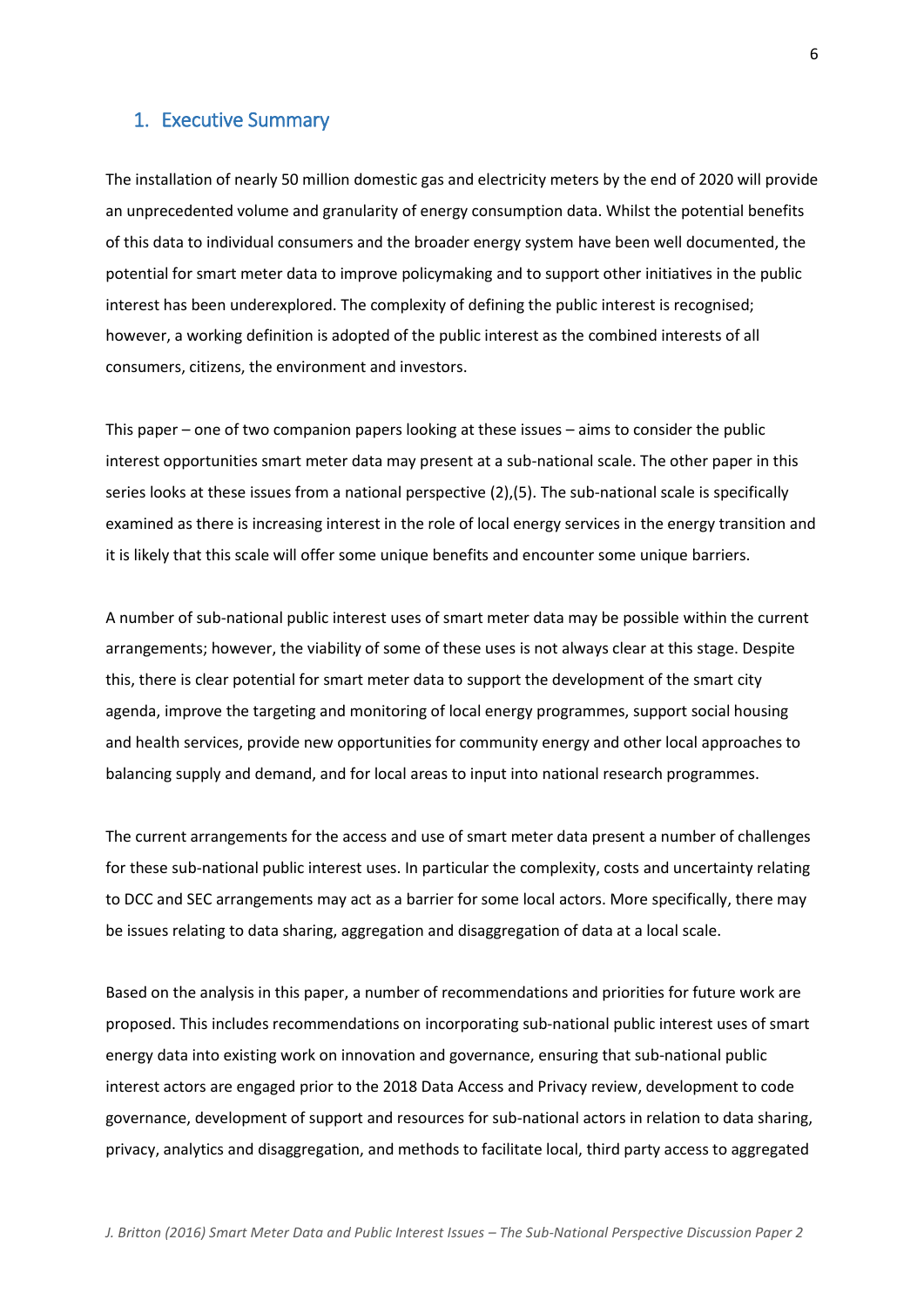smart meter data, including exploring the potential for a national (or a series of local) public interest smart data hub(s).

It is hoped that this paper, together with the companion report, act to support greater discussion of the potential public interest benefits of smart meter data and how these benefits can be realised at both a national and sub-national level.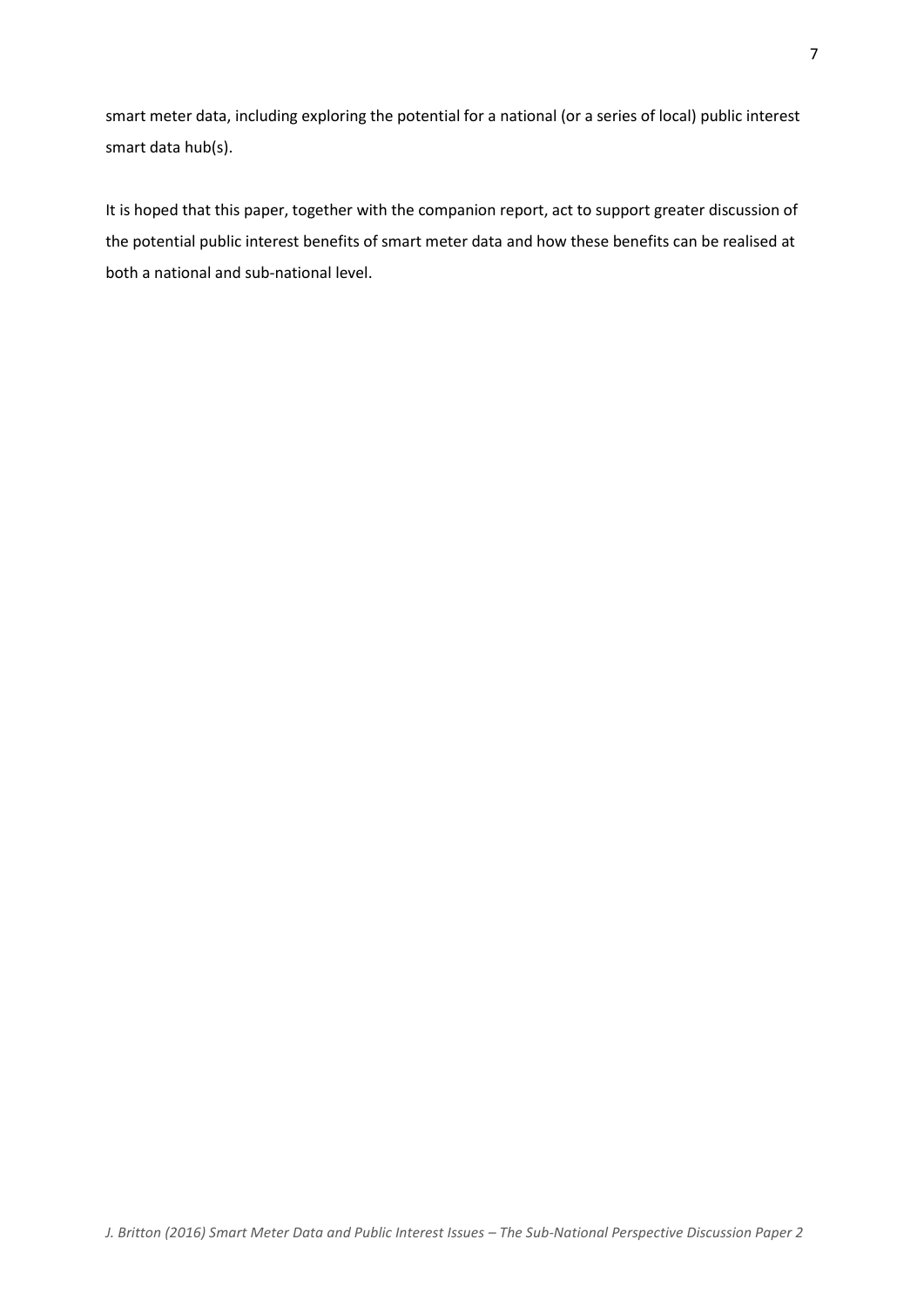### <span id="page-7-0"></span>2. Introduction

In order to better connect people with their energy consumption and facilitate Britain's transition to a low-carbon economy the Government has required energy suppliers to take all reasonable steps to install nearly 50 million gas and electricity smart meters in domestic properties by the end of 2020. These meters will provide an unprecedented volume and granularity of energy consumption data<sup>1</sup>, both directly from smart meters but potentially also from smart appliances and apps connected to the smart meter.

This data will provide many opportunities for energy services and existing and new businesses are exploring how they might offer commercial services related to this data. However, consumers are paying for the roll out of smart meters (through their energy bills) and it is important to ensure that sufficient consideration is given to ensuring that the public interest benefits of domestic smart meter data are realised. To date, assessment of the costs and benefits of smart meters has generally focussed on reduced costs to serve (avoided meter reads, improved debt handling, reduced theft) and reduced energy use from better energy feedback and tariff structures. Whilst these benefits are important, the existence of domestic smart meter data also has the potential to dramatically improve the evidence base underpinning policy and regulatory decision-making and impact on the delivery of energy services at both a national and sub-national level.

Defining the public interest is complex, with different stakeholder groups often holding differing views on the most appropriate definition and the timescales over which public interest should be judged. This report adopts the definition of Sustainability First's New-Pin Project<sup>2</sup> which defines the public interest as the combined interests of all consumers, citizens, the environment and investors (1).

Within this definition improved policy and decision-making in relation to energy have clear public interest benefits at both the national and local scale; however, a number of other uses of smart meter data may also have public interest benefits, as discussed in section 5. These potential uses include community, social enterprise, public sector and other not-for-profit uses of smart meter data which operate with public interest objectives. In addition, there are clear public interest benefits in promoting innovation and new entrants in the energy system, although these models may operate on a commercial basis. The difficulties in defining public interest uses of smart meter data are recognised and this paper aims to stimulate further discussion of which uses should be defined as public interest.

 $\overline{\phantom{a}}$ 

 $1$  Access to smart meter data will require consumer consent (except for regulated purposes).

<sup>&</sup>lt;sup>2</sup> New-Pin (New Energy and Water Public Interest Network), [www.sustainabilityfirst.org.uk/index.php/new-pin](http://www.sustainabilityfirst.org.uk/index.php/new-pin)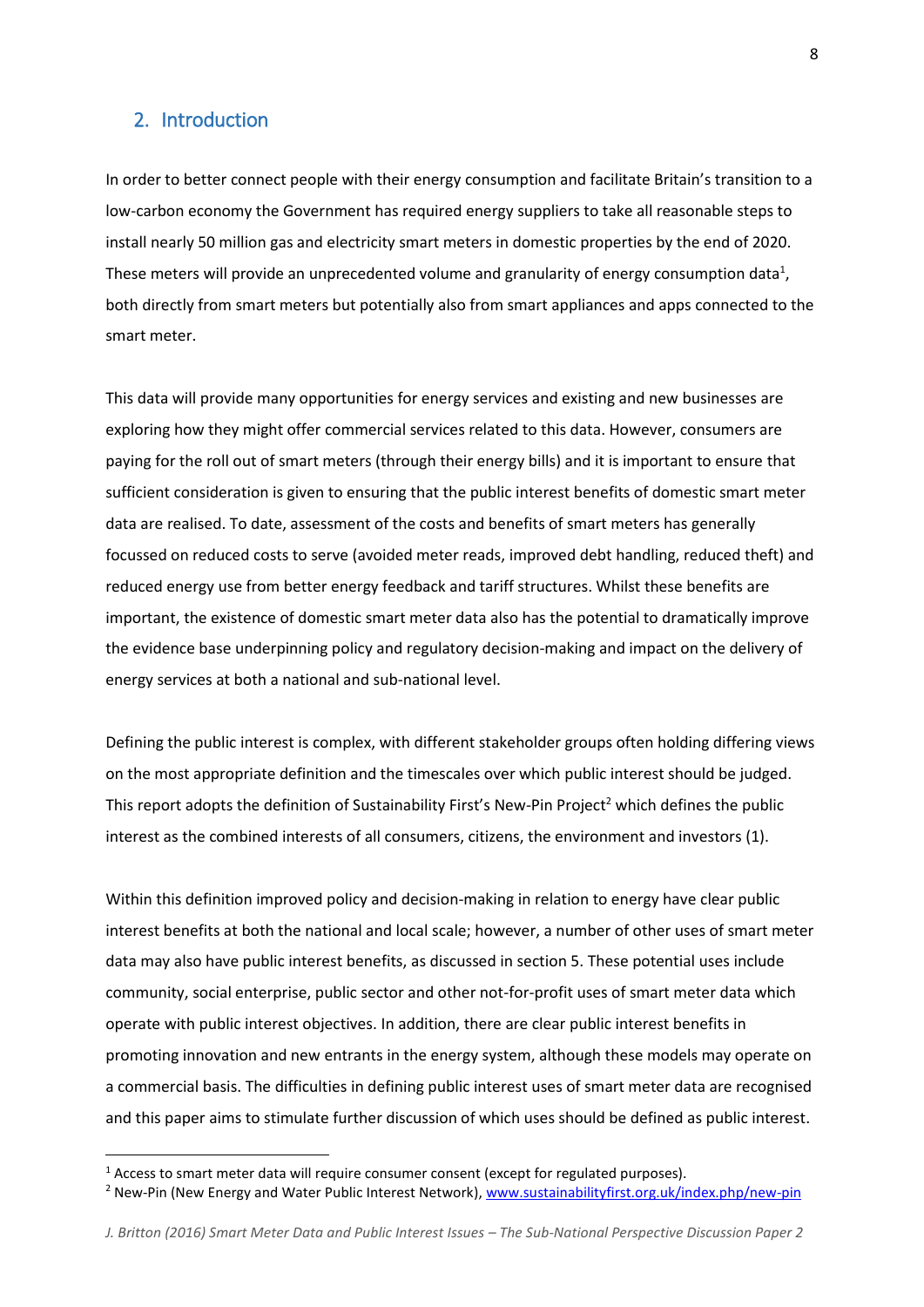This paper is one of two companion papers commissioned by CSE and Sustainability First<sup>3</sup> to explore the potential public benefit opportunities and risks posed by smart meter data and to review how these issues are being considered by policymakers, the regulator and other parties as the smart metering agenda progresses. Both documents focus on domestic electricity and gas smart meter data and aim to act as discussion documents and to provide practical recommendations for a range of organisations with an interest in the potential public interest benefits of smart meter data.

Paper one in this series considers the public interest issues and opportunities of smart meter data at a national scale (2). This paper (paper 2) is focussed on how smart energy data may additionally serve the public interest from a sub-national perspective. While these papers are linked and many of the issues cut across the national and sub-national scales, a distinction has been made to recognise that there are also particular issues relating to different scales of uses of smart energy data. In particular, there is increasing interest in the role of sub-national agencies in future energy systems with both Ofgem and DECC acknowledging the importance of local and community energy models in their nontraditional business model work and Community Energy Strategy (3, 4). In this paper, sub-national public interest actors include local authorities, housing associations, health providers, community groups and other not-for-profit locally active groups.

Additionally, there is a great deal of activity looking more broadly at the role of energy in the 'smart city' agenda, increasing interest in sub-national supply and other new business models, and strong evidence that locally based organisations are trusted intermediaries to engage customers in smart meter data. All of these factors mean that it is important to ensure that the sub-national public interest issues of smart meter data are fully considered and this discussion paper aims to support this process. The focus of this report is specifically on smart *meter* data (rather than broader approaches to smart energy systems when combined with smart appliances and a smart grid); however, many of the issues and opportunities rely on both access to smart meter data and the development of smart energy systems, and therefore elements of smart energy systems will be referred to throughout the paper.

The paper is structured as follows: section 3 briefly summarises existing sources and uses of subnational domestic energy consumption data. Section 4 outlines how smart meter data differs from existing energy consumption data sources and summarises current arrangements for data access and

 $\overline{\phantom{a}}$ 

<sup>&</sup>lt;sup>3</sup> And funded as a TEDDINET Research Challenge[, www.teddinet.org/](http://www.teddinet.org/)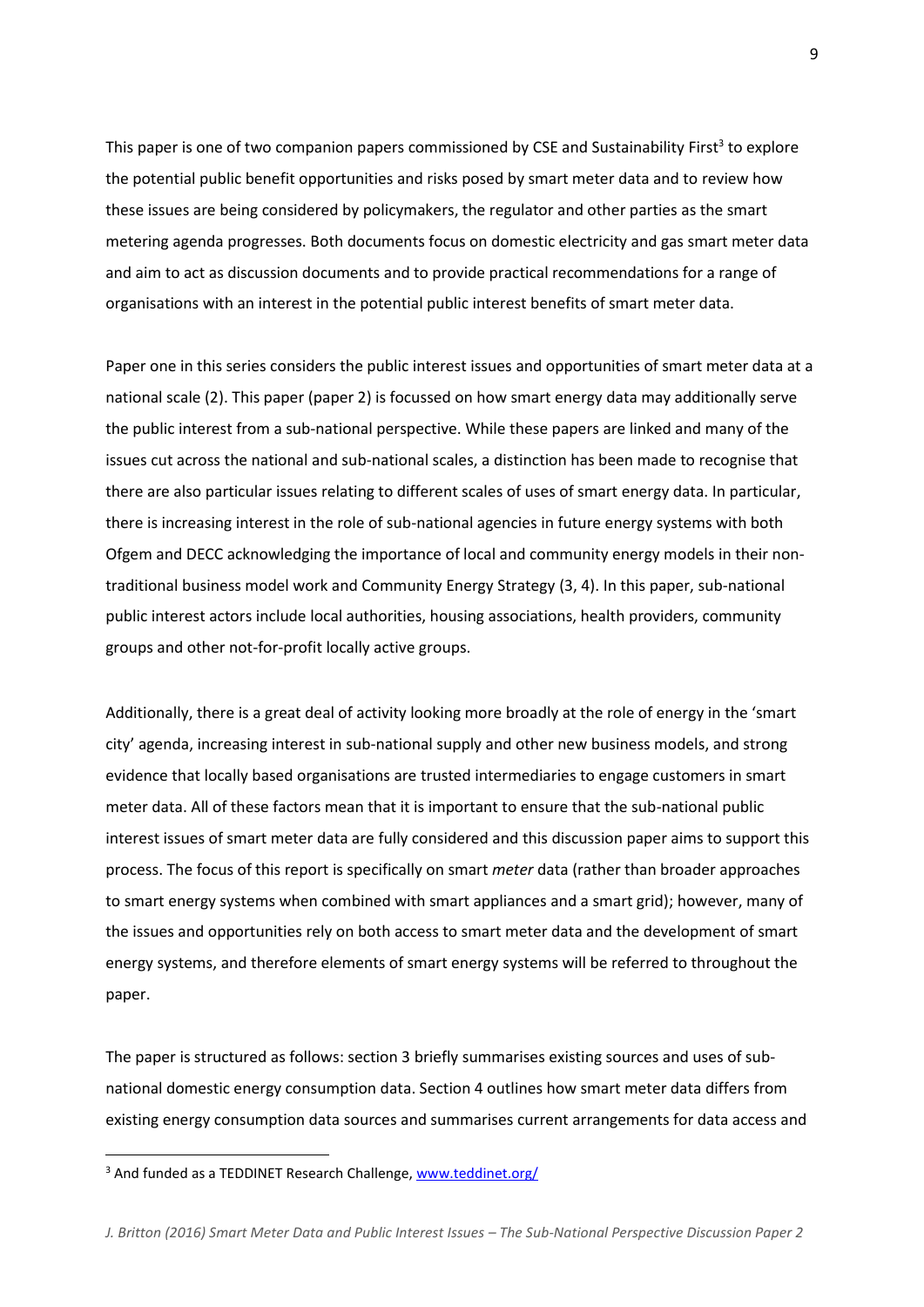privacy. Section 5 details potential sub-national public interest uses of smart meter data. Section 6 suggests how current arrangements are likely to impact on these uses and makes recommendations for development. Section 7 summarises these recommendations and section 8 concludes.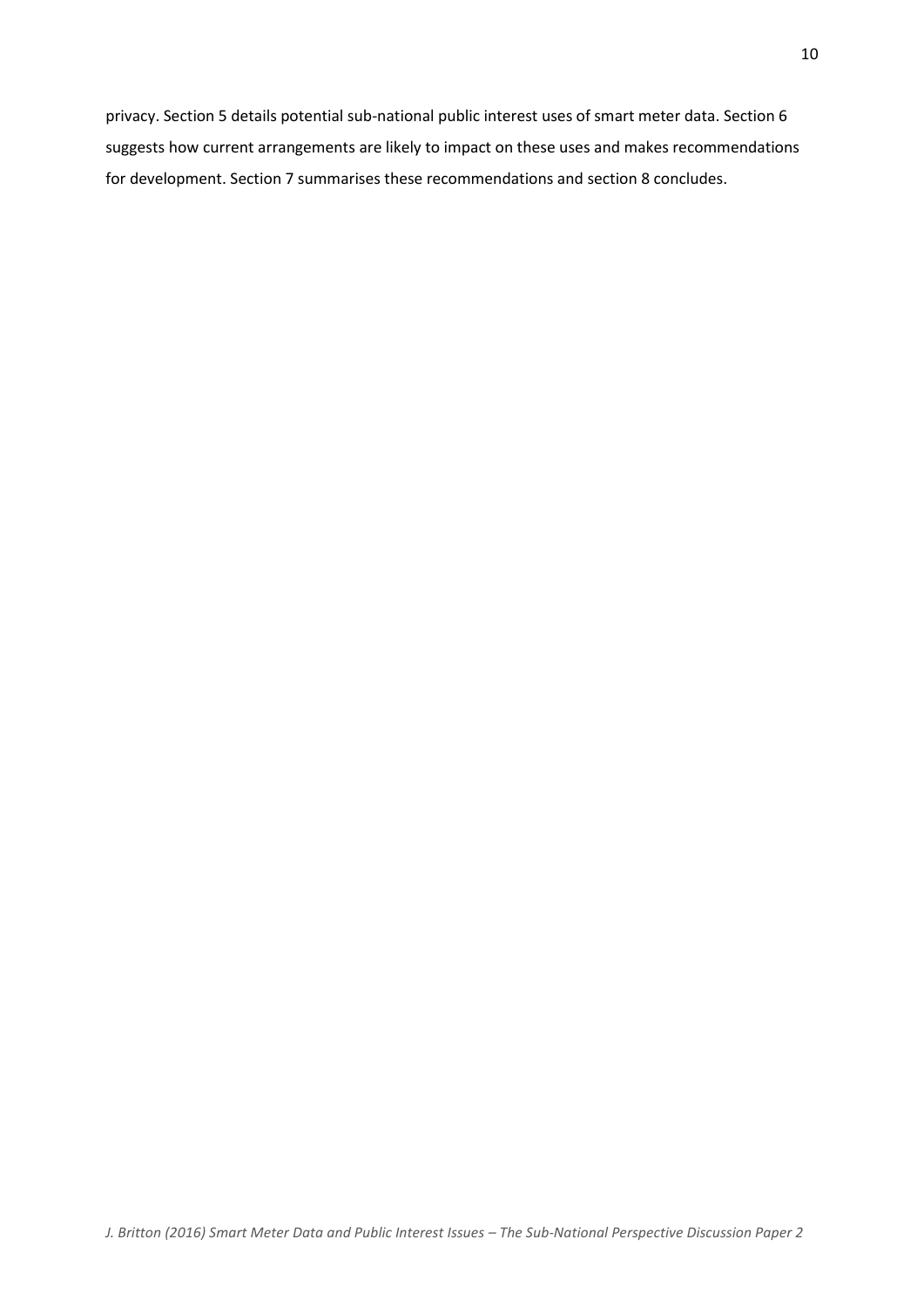## <span id="page-10-0"></span>3. Existing sub-national domestic energy data sources and uses

As discussed in the technical annex to the companion paper to this report (5) a range of existing data sets provide information on domestic energy consumption or are relevant to data on domestic energy consumption. Whilst some of these data sets relate to specific trials or are only available in aggregate, a number are relevant to sub-national public interest uses of energy consumption data, as discussed in this section.

### <span id="page-10-1"></span>3.1 GB sub-national statistics – Electricity and Gas

DECC provides annual sub-national estimates of domestic and non-domestic electricity and gas consumption for England, Wales and Scotland based on meter point data. Data from over 27 million domestic electricity meters and over 23 million domestic gas meters are aggregated and available at Region, Local Authority, Middle Layer Super Output Area (MSOA), and Lower Level Super Output Area (LSOA). For 2013 (the latest year available) experimental statistics are available at postcode level (6). Economy7 consumption is included in the electricity data and estimates of off-grid households are included in the gas data.

This data provides a degree of spatial detail on energy consumption (the average number of households in a LSOA is 700 and the average number of households in a postcode is 15); however, only annualised consumption is available.

## <span id="page-10-2"></span>3.2 National Energy Efficiency Data Framework (NEED)

DECC's National Energy Efficiency Data Framework (NEED) matches meter point gas and electricity consumption data (sub-national energy consumption statistics) with a number of other property level data sources including:

- Records of energy efficiency measures from the Homes Energy Efficiency Database (HEED), including Green Deal and ECO data held by DECC.
- Property attribute data from the Valuation Office Agency (VOA) and Energy Performance Certificates (EPCs)
- Microgeneration install data from the Central Feed-in Tariff Register and Renewable Heat Incentive (RHI) Register
- Household characteristics data from Experian (7).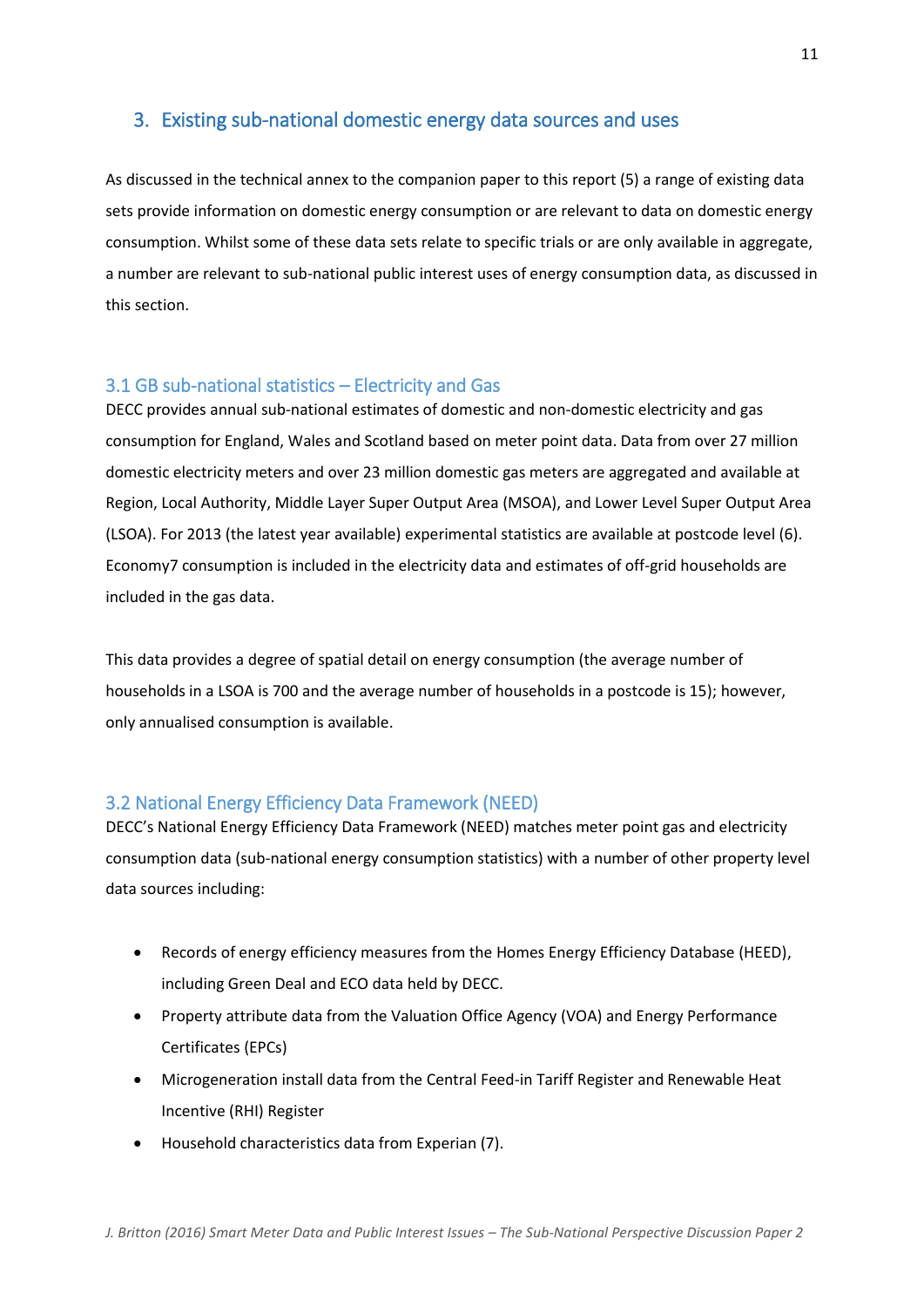In addition to these main data sources there are a number of other indicators assigned to the property based on its geographic location. For example, an index of multiple deprivation and a fuel poverty indicator are assigned based on the Lower Layer Super Output Area (LSOA).

An anonymised public use NEED dataset is available via DECC (consisting of a sample of 50,000 homes) and an end-user licence version (consisting of a representative sample of 4 million homes) is available via the UK Data Service.

Whilst NEED offers a significant and well used resource on energy consumption and priority areas for energy efficiency interventions, the annualised nature of the consumption data and the use of a representative sample of UK households (4 million properties) limits its use. There is significant potential for NEED to be developed with smart meter data (as discussed in the companion paper to this report).

### <span id="page-11-0"></span>3.3 The Energy Demand Research Project (EDRP)

The EDRP was a suite of large scale trials across Great Britain between 2007 and 2010 involving over 50,000 households. The project trialled a range of energy consumption feedback mechanisms to improve understanding of how consumers react to improved information about their energy consumption over the long term (8). An anonymised dataset from the trials has been made available via the UK Data Service, consisting of 14,621 households, 246 million gas meter readings and 413 million electricity meter readings. In addition to half hourly gas and electricity smart meter data, a third dataset contains geographic data (Government Office Region and Local Authority) and ACORN segmentation data which can be linked to the consumption data via an anonymised household ID (9).

#### <span id="page-11-1"></span>3.4 Additional locally held data

Many local areas have a good understanding of priority areas for fuel poverty and energy efficiency campaigns. However this tends to be limited to an understanding of high priority areas (in terms of building type and vulnerability) and the extent of already installed measures. To date, apart from a small number of trials, there has been little data available on specific energy use in different settings and the most appropriate routes to influencing behaviour (notwithstanding data from trials such as those funded by the Low Carbon Networks Fund).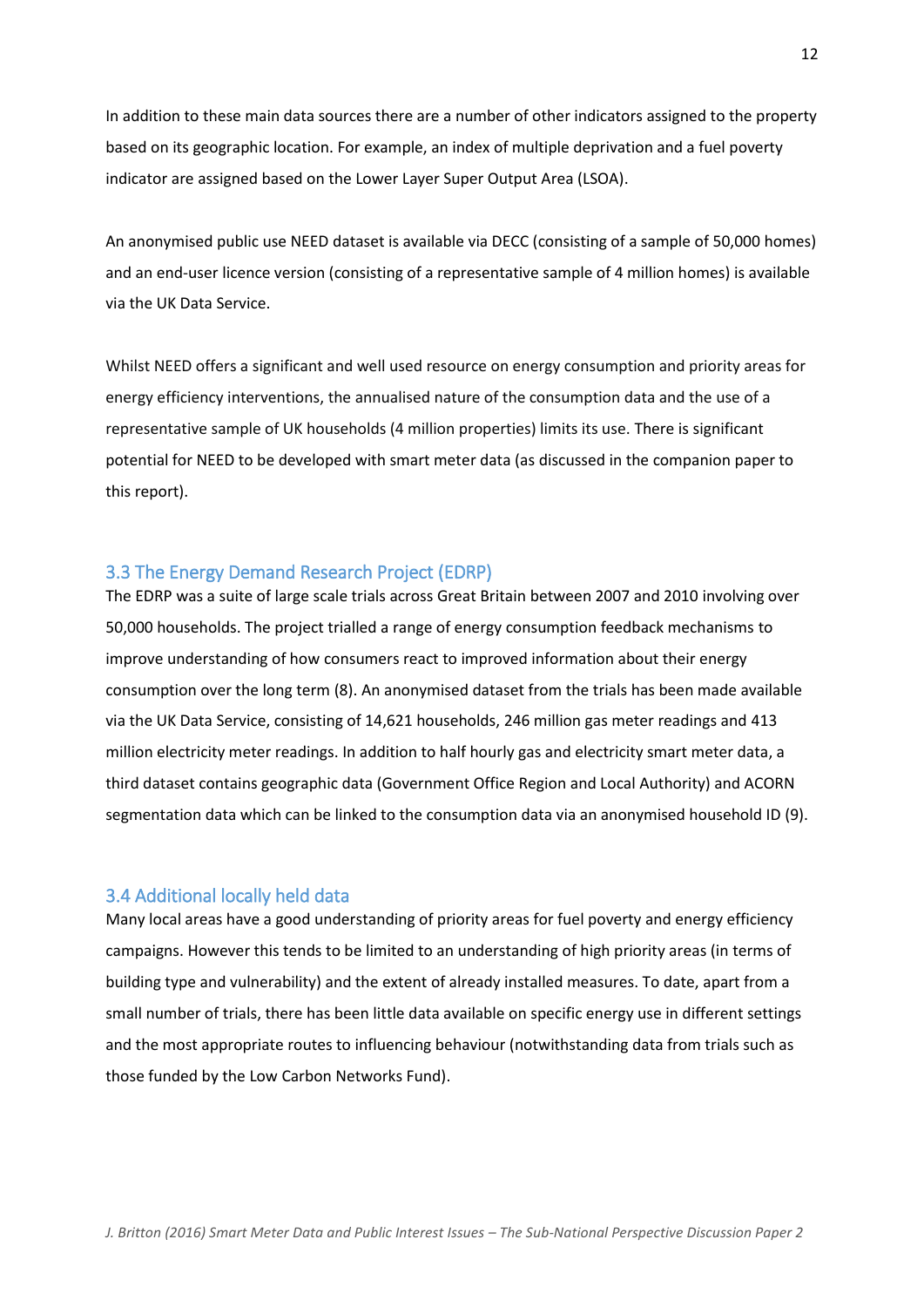In addition to the external data sources discussed above<sup>4</sup>, many local authorities also have direct access to other data relevant for energy programmes, particularly in relation to housing type, measures installed, benefits data and information on council owned stock. Local energy efficiency survey data and the outputs of door-to-door work may also be held. Other local partners may also hold relevant data including the NHS (data on vulnerable and fuel poor residents); third sector organisations such as Age UK (data on elderly residents); and social landlords (10).

### <span id="page-12-0"></span>3.5 UK Data Service

To facilitate the use of the data sources discussed above, the UK Data Service provides a range of data support services which are potentially relevant to sub-national uses of smart meter data (11). The Service supports policymakers and researchers with social and economic data and funds several research centres, including a number relevant to sub-national approaches to energy policy. Relevant research centres include:

ESRC Business and Local Government Data Research Centre (BLG).

The BLG Data Research Centre aims to help companies, local authorities and researchers use data more effectively. Although primarily focussed on making local authority and commercial data available to academics, they also offer data services including a data catalogue, training, a secure data storage facility and expertise and support in using those data. The BLG is also working with the Local Government Association (LGA) to support local authorities to identify how they can most effectively use data analytics, and bring it together with academic research.

ESRC Urban Big Data Centre

 $\overline{a}$ 

Set up by ESRC to address the social, economic and environmental challenges facing cities the Urban Big Data Centre brings together researchers and works on linking and analysing large amounts of multi-sectoral urban big data. The Centre provides an open data portal and support to enable users to access and get the most from the data available. They also offer data storage and access services relating to safeguarded and controlled data.

ESRC Consumer Data Research Centre (CDRC)

<sup>4</sup> And discussed in more detail in the technical annex to paper 1.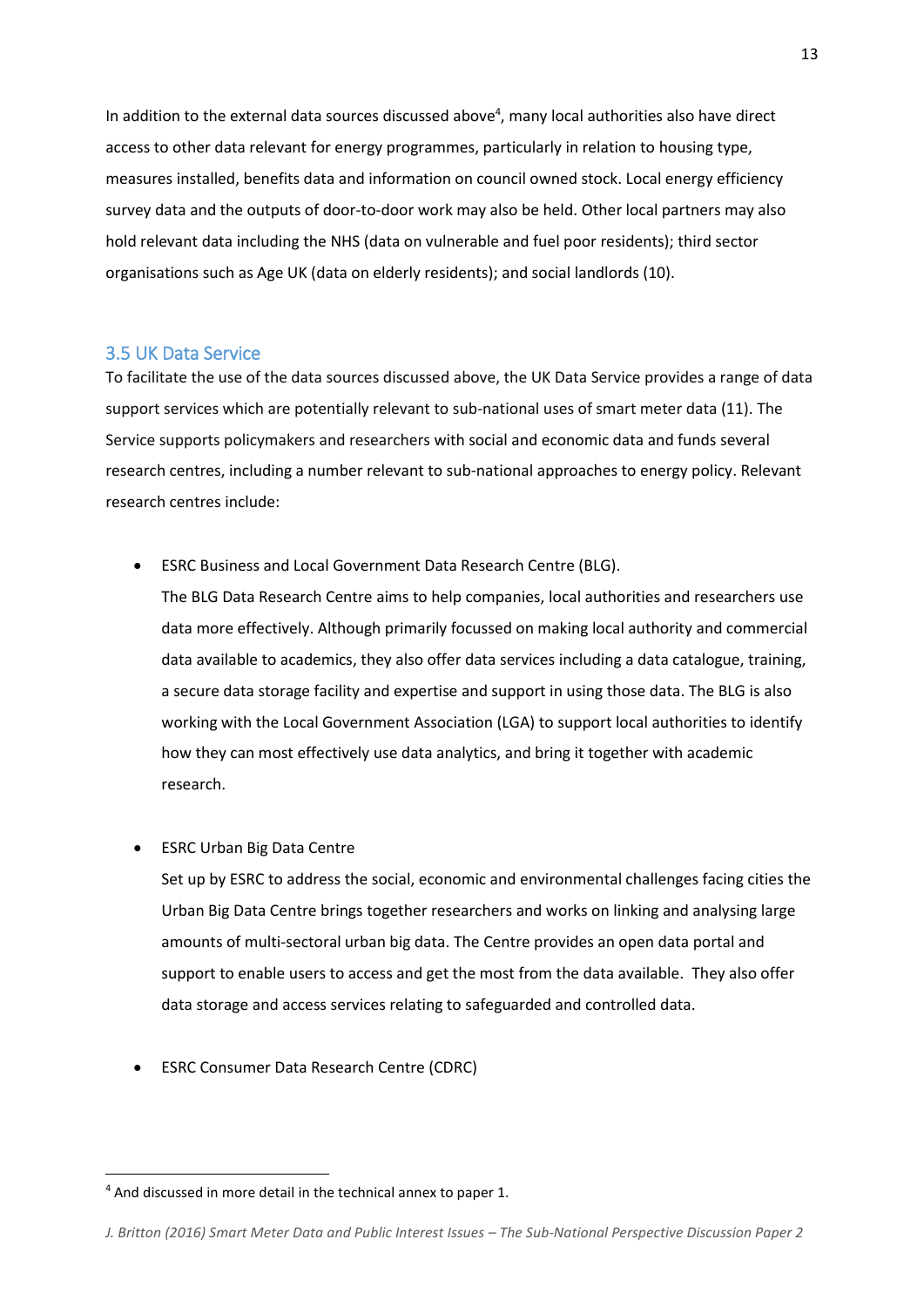The CDRC provides access for researchers to consumer-related data including energy consumption meter data. They provide a data catalogue as well as services relating to open, safeguarded and secure data.

#### <span id="page-13-0"></span>3.6 How is existing data currently used at the sub-national scale?

Local authorities, housing associations, community groups and other sub-national public interest actors, such as NGOs and social enterprises, commonly use both nationally coordinated data (such as DECC domestic energy consumption data, HEED/NEED) and locally held data (on tenure, housing type, deprivation, income and so on) to support the targeting of programmes and the development of Affordable Warmth Strategies and Local Fuel Poverty Strategies. Often these locally based organisations work in partnership to deliver energy advice services and other energy efficiency support and programmes.

These partnership-based approaches are likely to become more important as local finances continue to be constrained in the future and several major government grant schemes for energy efficiency come to an end. Indeed many organisations have identified that the most effective fuel poverty solutions are those that are tailored to local conditions and approaches (12), and national programmes have been criticised as struggling to reach those most at risk (13).

Whilst local, multi-partner approaches to energy efficiency and fuel poverty are well established, these approaches often require the use of multiple data sets and the linking of consumption data with other information. This can be challenging as the anonymization and aggregation of many current energy consumption data sets makes it difficult to link data sets with other, potentially household specific, data.

In addition there is evidence that data sharing can be problematic with some local authorities interpreting that the Data Protection Act 1998 does not allow them to utilise data from council tax or benefit records in order to inform householders of energy efficiency offers and entitlements. Other councils, however, believe that they are allowed to use name and address information from council records for legitimate purposes.

In this section, sources of existing local scale energy consumption (and related) data have been briefly summarised (see the technical annex for more detail) and key issues identified. These issues can be summarised as: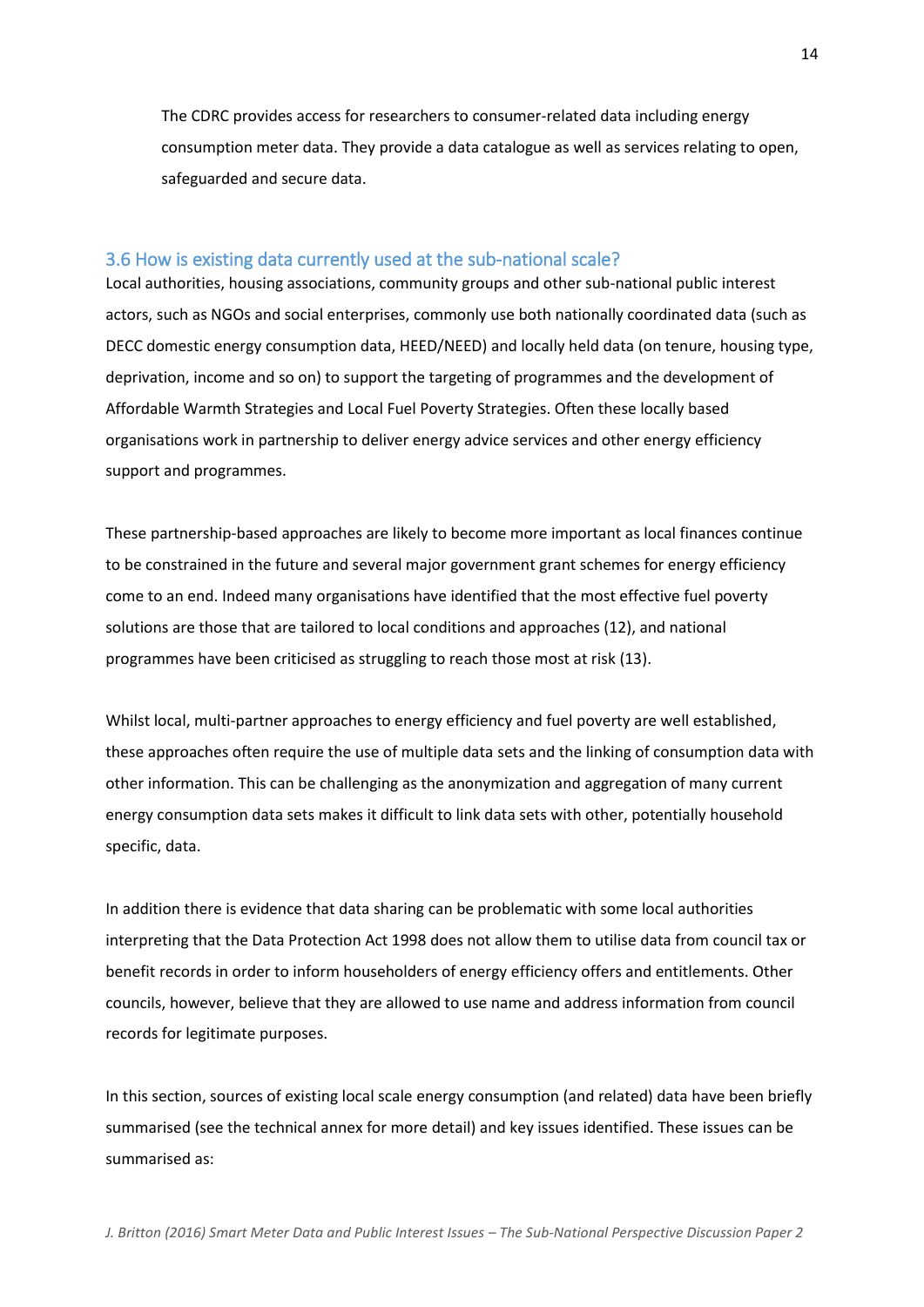- Lack of temporal resolution in sub-national data data tends to be annualised only.
- Aggregated nature of much data the lowest spatial disaggregation of data tends to be at LSOA level. Where data is available at a household level (such as through trials), it tends to be anonymised.
- Data sharing there are existing problems in sharing energy consumption and related data between agencies and differing interpretations of the Data Protection Act 1998 may prevent effective local utilisation of data (this issue is discussed further in the context of smart meter data in section 6.4).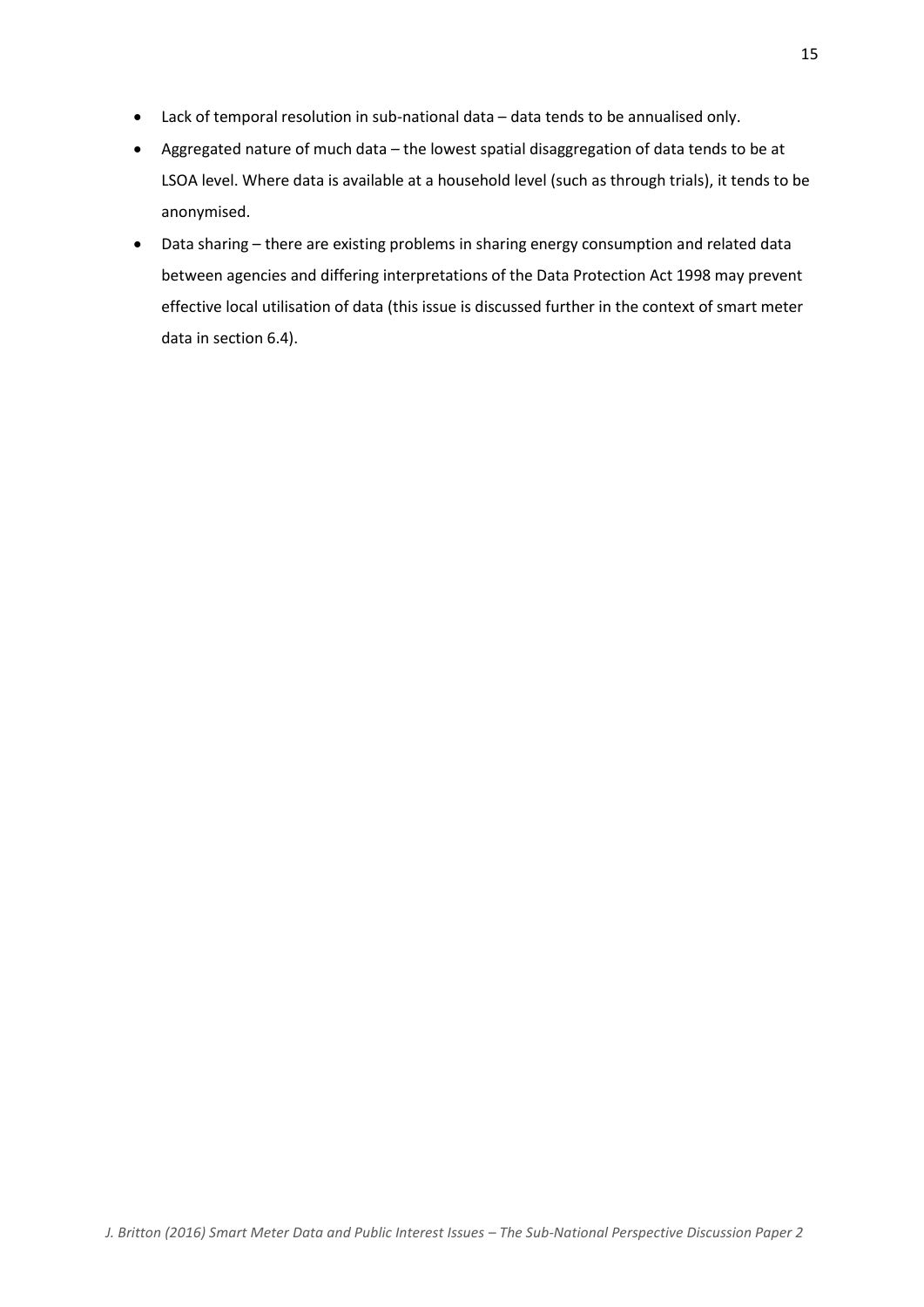# <span id="page-15-0"></span>4. What's new about smart energy data, compared to what's already out there?

This section sets out how smart meter data differs from existing energy consumption data sources and summarises the current access requirements as specified in the Data Access and Privacy Framework (DAPF) (14).

Understanding the spatial and temporal variation in energy demand is extremely important to develop an improved public policy understanding of energy consumption at both a national and local scale. Historically local areas have lacked the ability to map temporal variation in energy demand and only limited fine resolution spatial data has been available. A key benefit of smart meter data is that households will have more understanding and visibility of their energy usage. However sub-national uses of smart meter data could allow integration of spatial/temporal data with local public policy and other projects motivated by the public interest.

As outlined in the Smart Metering Equipment Technical Specifications, the smart meter itself will be capable of storing half-hourly energy consumption data. More granular (10-second, near real-time<sup>5</sup>) data can be displayed via the In-Home display and could also be collected and made available for the consumer to access using a Consumer Access Device that the consumer would have to obtain and connect securely to the Home Area Network. Only the consumer will be able to see this near real-time data, unless they have authorised another party to access that data (15).

There are currently no plans for any central repository of smart meter data for public interest purposes. Organisations wishing to access smart meter data will need to access the data, with individual customer consent, from the smart meter itself via the Data Communications Company (DCC) or through a consumer access device (CAD). This will limit access to the customer's electricity and gas supplier, the DNO and others with the customer's permission.

Following a consultation, the Data Access and Privacy Framework (DAPF) was published in December 2012 and details the levels of access that suppliers, network operators and third parties can have to energy consumption data from smart meters. It also establishes the purposes for which data can be collected and the choices that are available to consumers. The DAPF currently recognises that 'as technologies evolve and consumers gain confidence in their smart metering system, the Framework

 $\overline{a}$ 

<sup>&</sup>lt;sup>5</sup> CADs can request 10-second information for electricity and half hourly information for gas.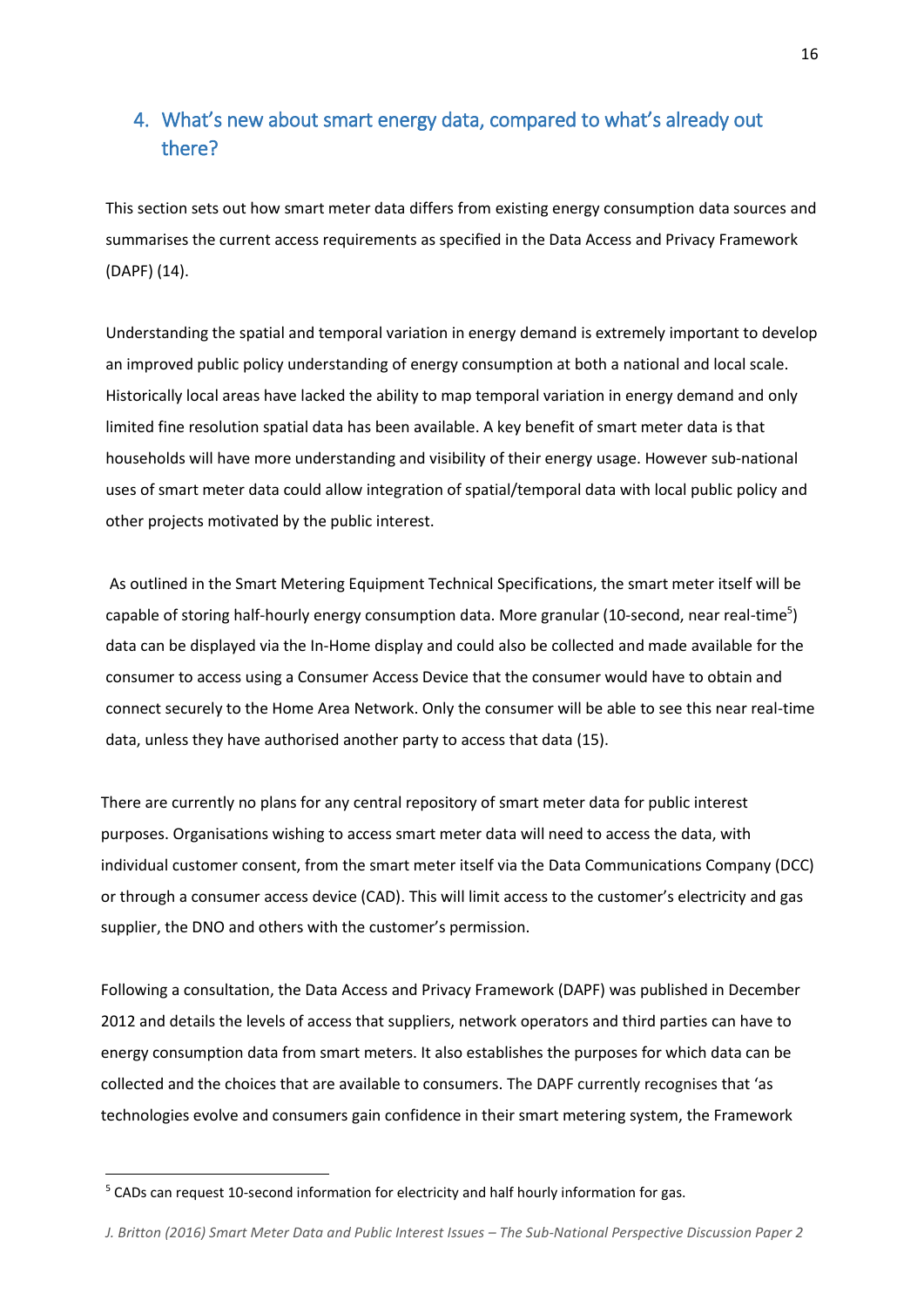may need to be updated to enable further benefits to be realised' (16). Initially the Government committed to conducting a review by June 2016 however DECC consulted on the timing of the DAPF review in March 2015, and in December 2015 published their response that, due delays in the expected date of the DCC offering services, a mid-2016 review would be severely limited in scope and usefulness and the review will therefore conclude in 2018 (16).

The current Data Access and Privacy Framework details access requirements for consumers, suppliers, DNOs and third Parties as detailed below. Access and privacy requirements are discussed in more detail in paper 1 in this series (2).

- **Consumer Access:** Easy, direct access through either the In-Home Display, the connection of Consumer Access Devices (CADs) to the Home Area Network (HAN), or by requesting information from the energy supplier.
- **Supplier access to data:** Domestic consumers will have control over how their energy consumption data is used, except where this is required for billing or for other regulated purposes. The DAPF sets out a basic framework for supplier access together with a number of exceptions. Under the basic framework suppliers will be allowed to access monthly (or less granular) energy consumption data for billing and for the purposes of fulfilling any statutory requirement or licence obligation without customer consent. In addition suppliers will be able to access daily (or less granular) energy consumption data for any purpose except marketing, provided customers have a clear opportunity to opt out. Suppliers must receive explicit (opt-in) consent from the customer in order to access half-hourly energy consumption data, or to use energy consumption data for marketing purposes.

A number of exceptions to this basic framework have been specified allowing suppliers to access daily energy consumption data on an ad hoc basis, without customer consent, where the supplier has reasonable suspicion of theft, or for the purposes of accurate billing (such as to enable a change of tenancy, supplier or tariff) and to address customer queries. Suppliers may also access half-hourly energy consumption data for use in approved trials, with clear opportunity for the consumer to opt out.

 **Network operator access to data:** Distribution network operators will be able to access domestic customers' energy consumption data without consent for regulated purposes only. However network operators must aggregate or otherwise treat the data such that it can no longer be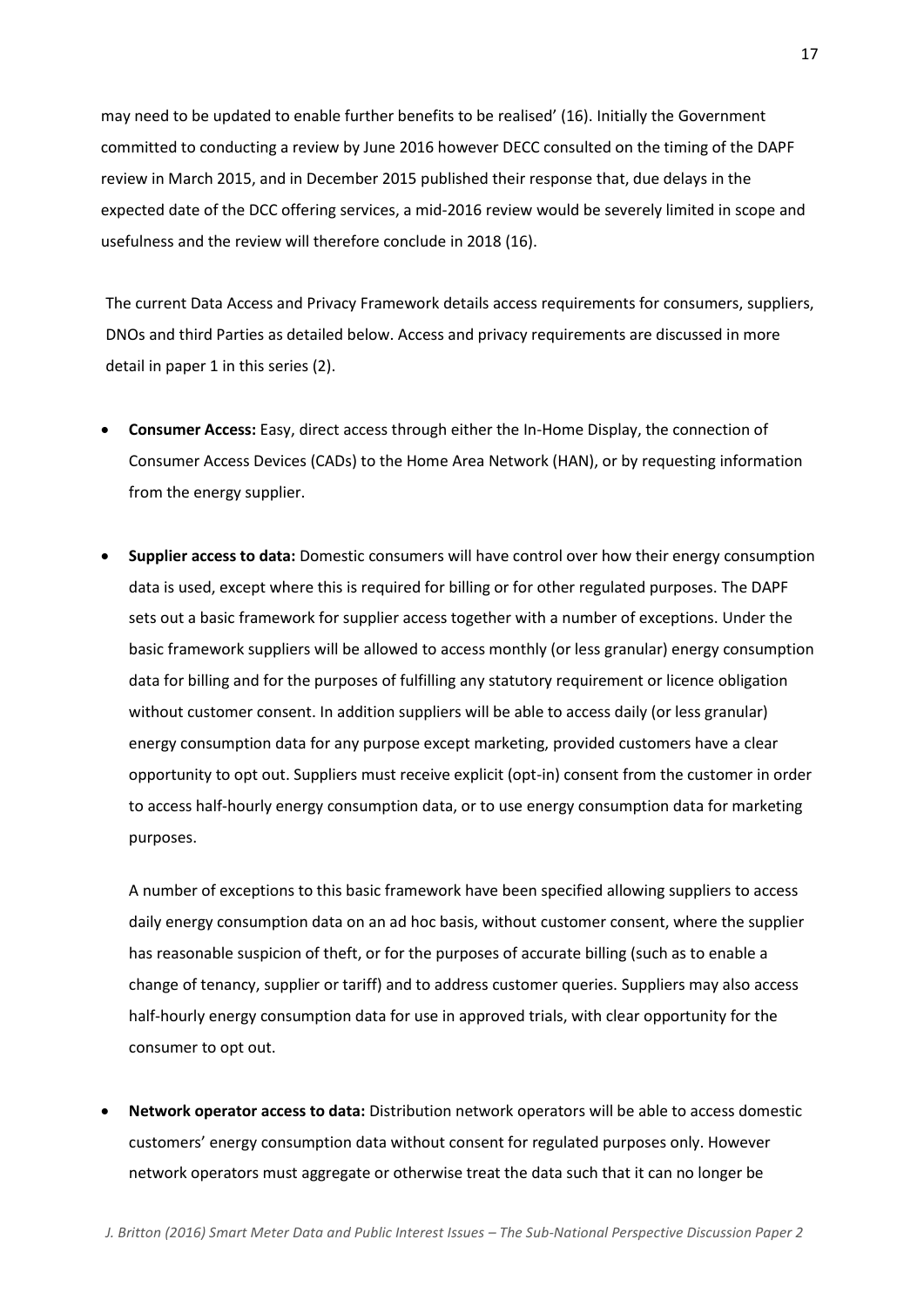associated with individual customers at individual premises, and will be required to have plans for such access approved by Ofgem. A number of uncertainties remain regarding how DNOs may wish to use data in the future, the level of granularity required and the progress for aggregation or anonymization; however, the Government has stated that it remains open to new evidence about the need for DNOs to access data from individual households in the longer term (14).

 **Third party access to data**: The term 'third party' refers to a wide range of non-licensed parties, such as energy services companies and switching sites. Suppliers wishing to provide services, such as a tariff quote, to a customer for whom they are not currently the registered supplier would also be considered to be a third party for these purposes (14). In addition many sub-national users of smart meter data (such as those discussed in section 5) would be considered to be third parties.

There are three routes for third parties wishing to access smart meter data:

- o Firstly third parties wishing to access data remotely via the DCC must be registered as DCC Users and be Smart Energy Code (SEC) signatories. They will be required to take steps to verify that the request for third party services has come from the individual in question (although more work will be done to define the precise mechanism for verification); obtain explicit (opt-in) consent from consumers before requesting data from the DCC; and provide reminders to consumers about the data that is being collected. To ensure that these requirements are complied with, assurance arrangements will be developed by the Smart Energy Code Panel.
- o Secondly, third parties can contract with an existing DCC user in order to access data. This would involve the DCC user and third party entering into a commercial arrangement to enable data access. Under these arrangements the privacy requirements of DCC users would still apply to the third party and the third party would be required to gain individual consent to access data. As business models relating to such services are unclear (until the DCC is 'live') there are currently a number of uncertainties relating to the costs and viability of such models.
- $\circ$  Thirdly, as customers have direct access to data themselves (e.g. through a CAD connected to the HAN), they can directly exchange this data with a third party outside of the arrangements detailed in the Privacy and Access Framework. Such arrangements would be governed by a contract between the consumer and third party, and third parties would be bound by relevant legislation such as the Data Protection Act (15).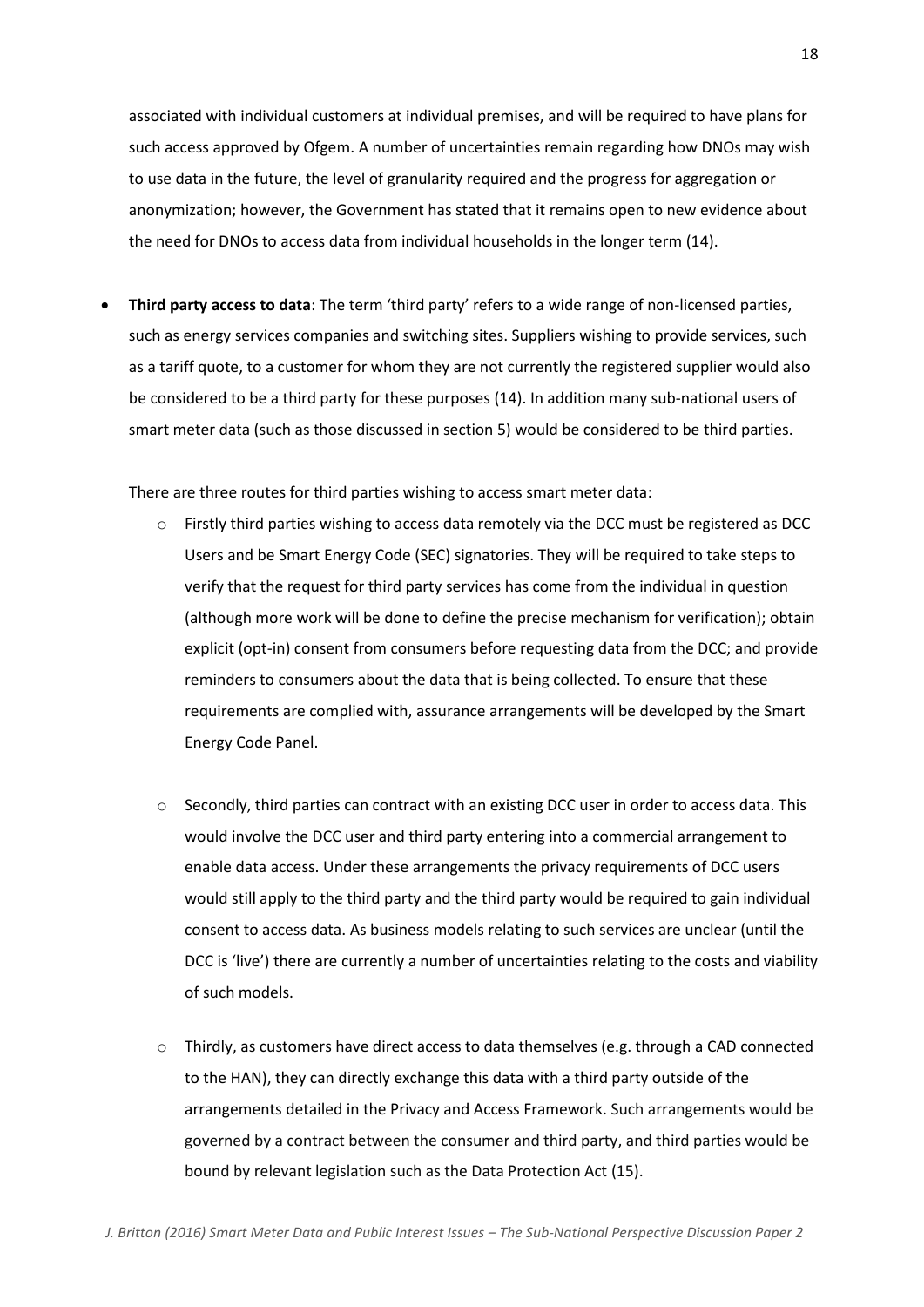Householders are already able to benefit from smarter heating controls without the need for a smart meter. These services (which at present in GB relate mostly to gas) can be accessed directly by the householder or through a third party and are not subject to the smart meter Data Access and Privacy Framework.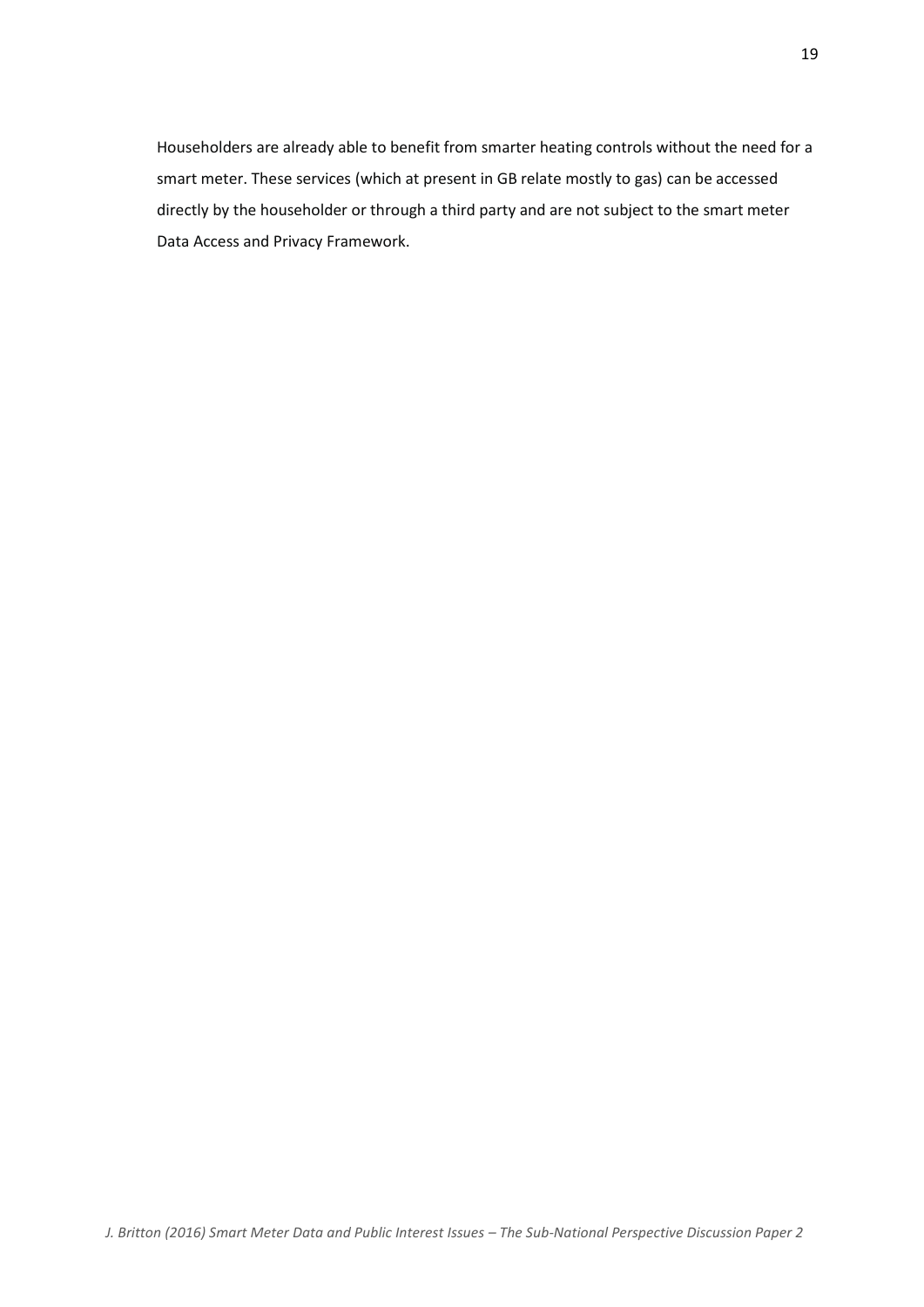## <span id="page-19-0"></span>5. What could smart meter data be used for in the public interest?

Smart meter data could potentially be used for a wide range of sub-national public interest uses including: providing direct local public policy evidence; feeding into energy efficiency, fuel poverty and energy planning activity by local authorities, social housing providers, community groups and other social enterprises; and, facilitating the development of sub-national energy service models with a public benefit.

This section summarises some potential sub-national uses of smart meter data, including referring to emerging examples where possible.

#### <span id="page-19-1"></span>5.1 Smart cities and local energy planning

There is a great deal of interest in the concept of 'smart cities' across the globe. Whilst 'smart city' is a somewhat contested term, it is generally taken to mean using new technologies (mainly information and communication technologies) and data to improve service delivery and address various economic, social and environmental challenges at a city scale (17). Within this context, cities are increasingly seeking to incorporate energy into broader 'smart city' agendas and strategically plan local energy systems. These approaches generally bring together many of the smart energy data uses discussed in the rest of this section to provide central, public interest focussed, coordination of smart energy data uses (and other smart data more broadly).

Many cities believe that a city-scale approach to smart energy data will provide most opportunities for the public interest benefits of the data to be realised and are currently exploring if 'the city' is a viable organising scale for the management and application of smart energy data and how this might be operationalised.

For example, the 'Bristol Smart Energy City Collaboration' is aiming for Bristol to be the UK's first smart energy city and has a vision that by 2020, 'Bristol will have a public-interest organisation coordinating the smart use, distribution and supply of heat and power across the city for the benefit of its people and businesses. The city will have the capabilities and systems to access, manage and interpret local energy supply and demand data, enabling co-ordinated city and neighbourhood-scale interventions to:

- o balance heat and power demand and supply across the city in real time
- o curb energy waste and reduce peak demand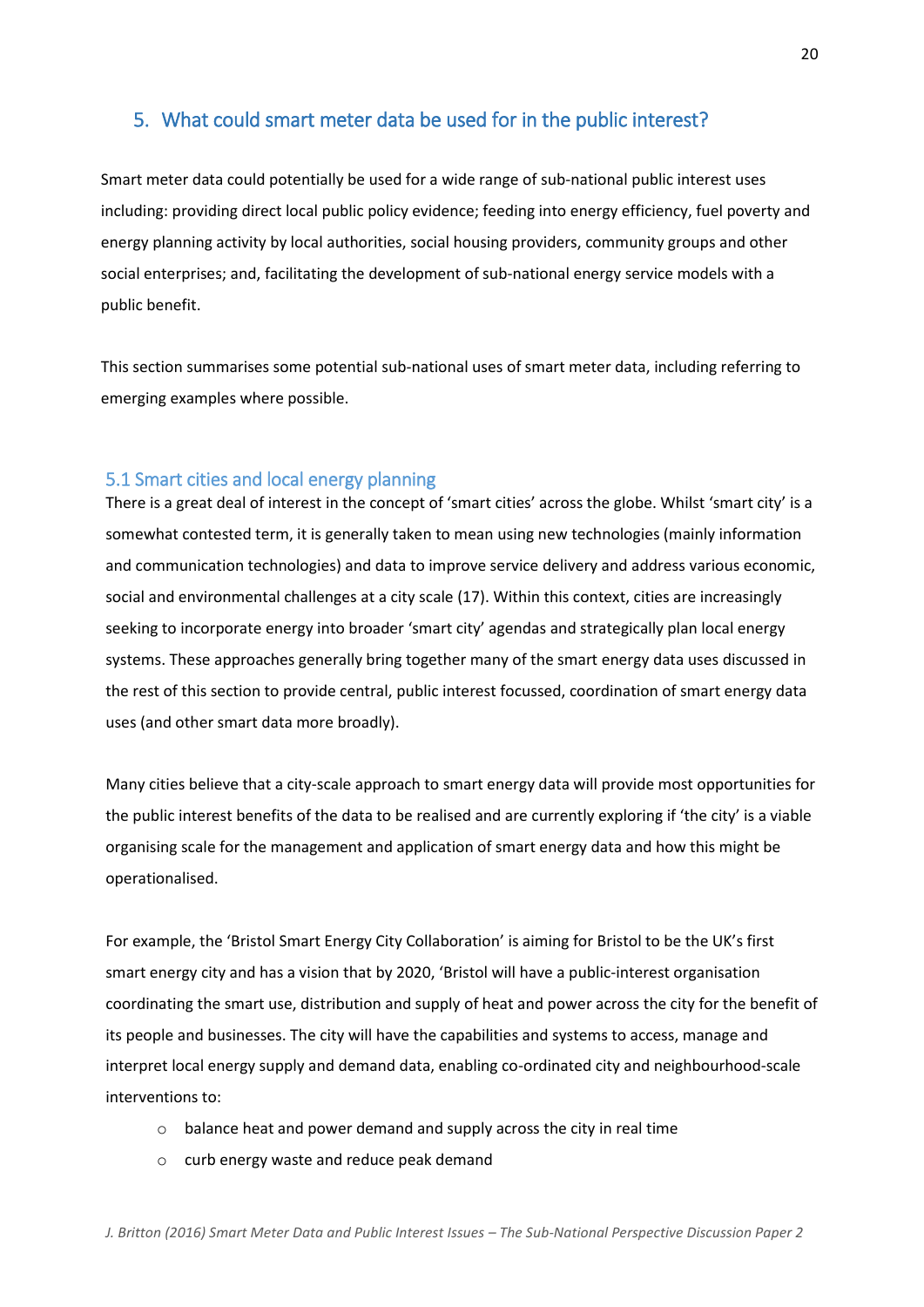- $\circ$  enhance the financial value of renewable heat and power generated in the city, particularly from variable sources like wind, solar and tidal
- o reduce network losses and manage system constraints
- $\circ$  provide commercial leverage in the energy market to capture for the city, its businesses and households, the economic benefits of an optimised local energy system' (18).

#### <span id="page-20-0"></span>5.2 Area-based energy programmes (targeting and monitoring).

Access to property-specific energy consumption data at a high level of temporal resolution provides many opportunities for improving the roll out and evaluation of energy efficiency programmes. Whilst many of these uses of data may be made by central government, national suppliers or other national agencies (such as the Energy Saving Trust), in practice energy efficiency programmes are delivered locally and local partnerships tend to be central to successful programmes. One of the difficulties in thinking about the potential for smart meter data to deliver public benefits through fuel poverty reduction is that fuel poverty is a cross-cutting issue and effective solutions will rely on bringing together public, private and third sector partners working in areas such as housing, income support, public health and energy efficiency. However, if access to smart meter data can be coordinated across these diverse partnerships, there is great potential for improved targeting of local programmes.

The mapping of high resolution energy consumption data against other sources of local data, such as housing type and occupancy, could enable better targeting of energy efficiency measures to ensure that installations are correctly matched to circumstances. In addition smart meter data can enable the evaluation of energy efficiency measures in order to determine whether installations are delivering against projected deemed savings (19). Using smart meter data to monitor and target local energy efficiency activity may be particularly important in a period of constrained public sector finances and significant cuts to many energy efficiency programmes in order to ensure that resources are allocated effectively.

Smart meter data could also support the development of innovative outreach and targeting approaches. For example, a member of staff from the Warmer Worcestershire Partnership is already placed on the mobile library service to reach those residents in rural communities who do not travel to access services. These sorts of outreach services may wish to ask residents to share their smart meter data to better tailor services. There may also be opportunities to use existing local data to identify target groups (such as the fuel poor, tenants, students or vulnerable groups) and carry out specific studies on the most effective means to engage them with energy efficiency programmes.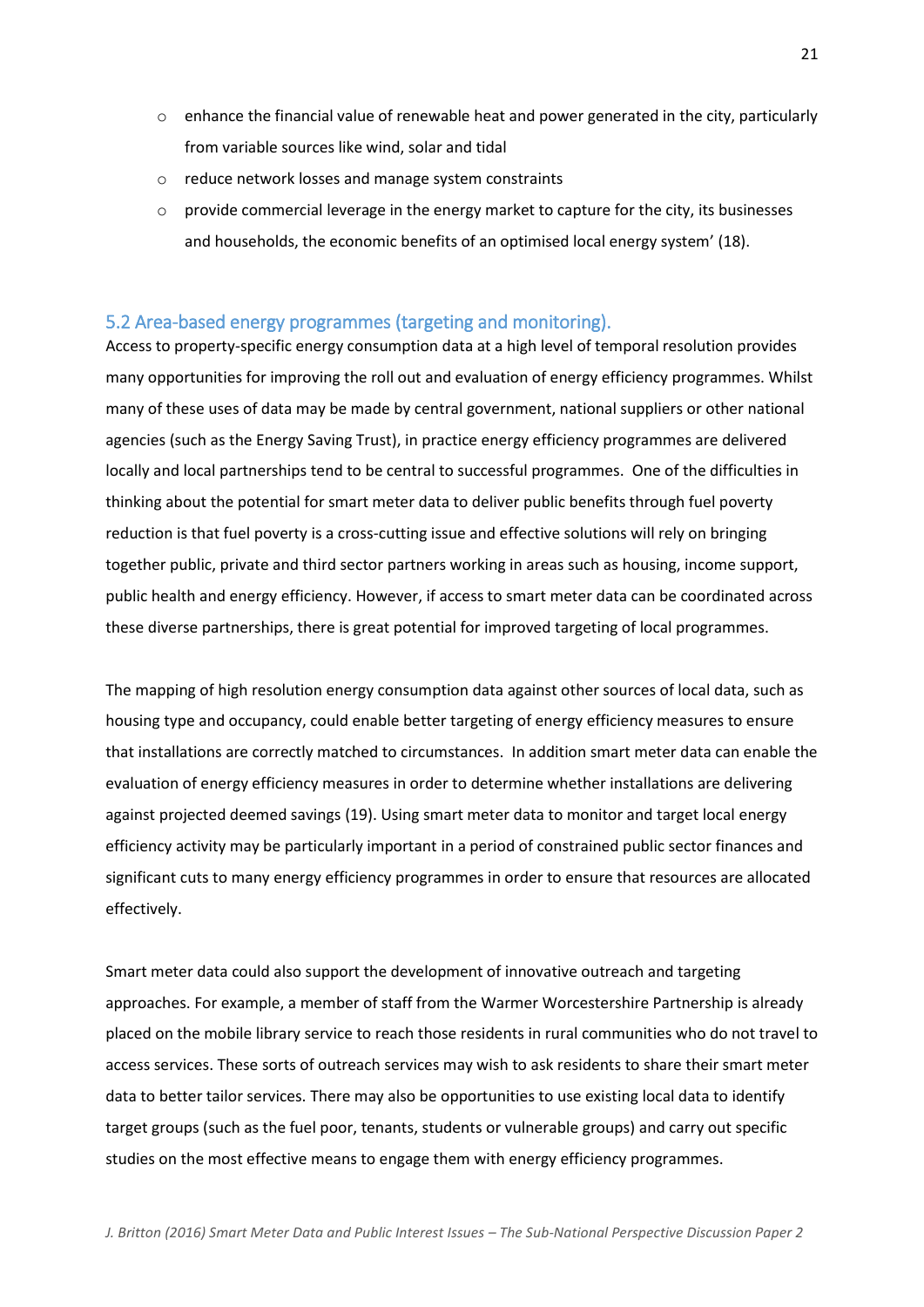Finally, smart meter data is likely to provide the potential for better coordination between national and local programmes. For example smart meter data is likely to enable significant development of DECC's National Energy Efficiency Data-Framework (NEED), as discussed in paper 1 (2). This could include the development of far more accurate energy benchmarks which would identify consumption benchmarks for given building types. Local data (such as on housing characteristics) could feed into this process and also utilise these benchmarks in specific interventions with individual households or areas.

Whilst smart meter data potentially offers a range of opportunities for local, public interest organisations it also raises a number of issues including the requirement for local agencies to gain consent from individual participants. Councils have a strong track record in fostering effective partnerships on the ground (12); however, it is as yet unclear what this means for data sharing and joint working in the context of smart meter data. These issues are discussed further in section 6.4.

### <span id="page-21-0"></span>5.3 Management of social housing

Over 2000 Registered Social Landlords provide social housing to several hundred thousand tenants across England, Wales, Scotland and Northern Ireland (20–23). Many social landlords already operate active fuel poverty and energy efficiency programmes, often as part of local Affordable Warmth Partnerships; however smart meter data may provide additional opportunities to develop these programmes and work to protect vulnerable customers. For example, landlords may wish to offer monitoring services to vulnerable tenants which utilise smart meter data and other CAD monitoring equipment, such as temperature monitors, to alert tenants and/or support workers if a property is underheated. In addition, landlords may wish to gain customer consent to access smart meter data in order to analyse the performance of different types of property assets.

It is also significant to note that a number of social landlords have also expressed an interest in becoming energy suppliers themselves; in particular Our Power (24) has been founded by 35 housing associations and local authorities and is seeking to launch as a not-for-profit supplier in 2016.

### <span id="page-21-1"></span>5.4 Health

Local health providers are often key partners in fuel poverty schemes with several areas already operating referral schemes between GPs/health workers and fuel poverty schemes. However the advent of smart meter data could enable far greater integration of health and energy efficiency priorities for vulnerable groups. These approaches could include opt-in monitoring of energy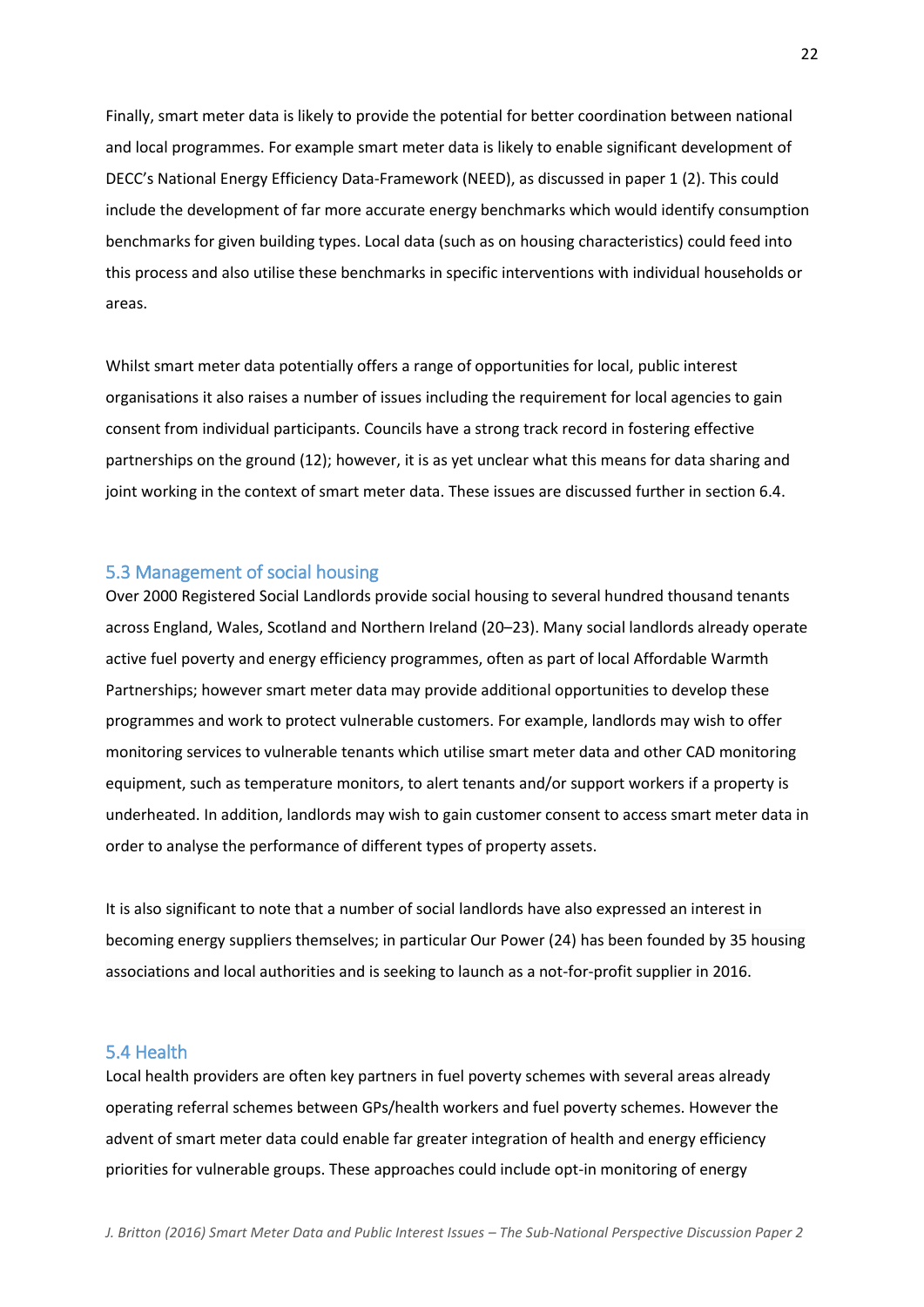consumption in vulnerable households or could go further and seek to integrate consumption data with other monitoring devices such as internal temperatures, moisture levels and movement. CADs could also be used to transmit other health-related data and support assisted living, as discussed in paper 1 (2).

#### <span id="page-22-0"></span>5.5 Development of community energy projects

DECC estimate that there are over 5000 community energy groups in the UK working to generate low carbon energy, co-ordinate awareness raising and energy efficiency campaigns and facilitate collective switching; and community organisations are expected to play an important role in the roll out of smart meters (3, 25).

Similar to the uses discussed in section 5.2 ('Area based energy programmes'), community groups could potentially use smart meter data to engage, target, monitor and evaluate community energy programmes, and the data could provide valuable information on 'what works' in terms of household engagement. Community energy groups also operate on the scale where it may be possible to use smart energy data to co-ordinate community energy saving competitions and explore tailoring energy advice at a household level.

In addition to these extensions to existing community energy programmes, a number of community energy schemes are interested in the potential for smart energy data to allow them to scale up their ambitions on energy efficiency, self-generation and local supply. These new models of supply are still in their early days, but several projects are due to be trialled across the country. For example, a project in Wadebridge, Cornwall has brought together Western Power Distribution (WPD), Wadebridge Renewable Energy Network (WREN), Tempus Energy and Regen SW to explore the potential for an offset connection agreement to shift local consumption to when photovoltaics (PV) are generating. The scheme links community-owned PV generation with a local 'sunshine' tariff to reduce congestion in a grid-constrained area (26).

Trials of the tariff are taking place in 2016; however, a number of challenges have already been encountered in progressing the project, including: decision-making regarding the tariff structure (e.g. static or dynamic, subsidised or cost neutral), identifying value streams for the generators and DNO, and data protection issues regarding utilising time of use consumption data. Participation in the trial has also meant that WREN has needed to develop their knowledge and expertise on data protection. Although this has delayed project development to some degree, support and legal advice from WPD and Tempus has enabled the project to progress but raises questions about the resource implications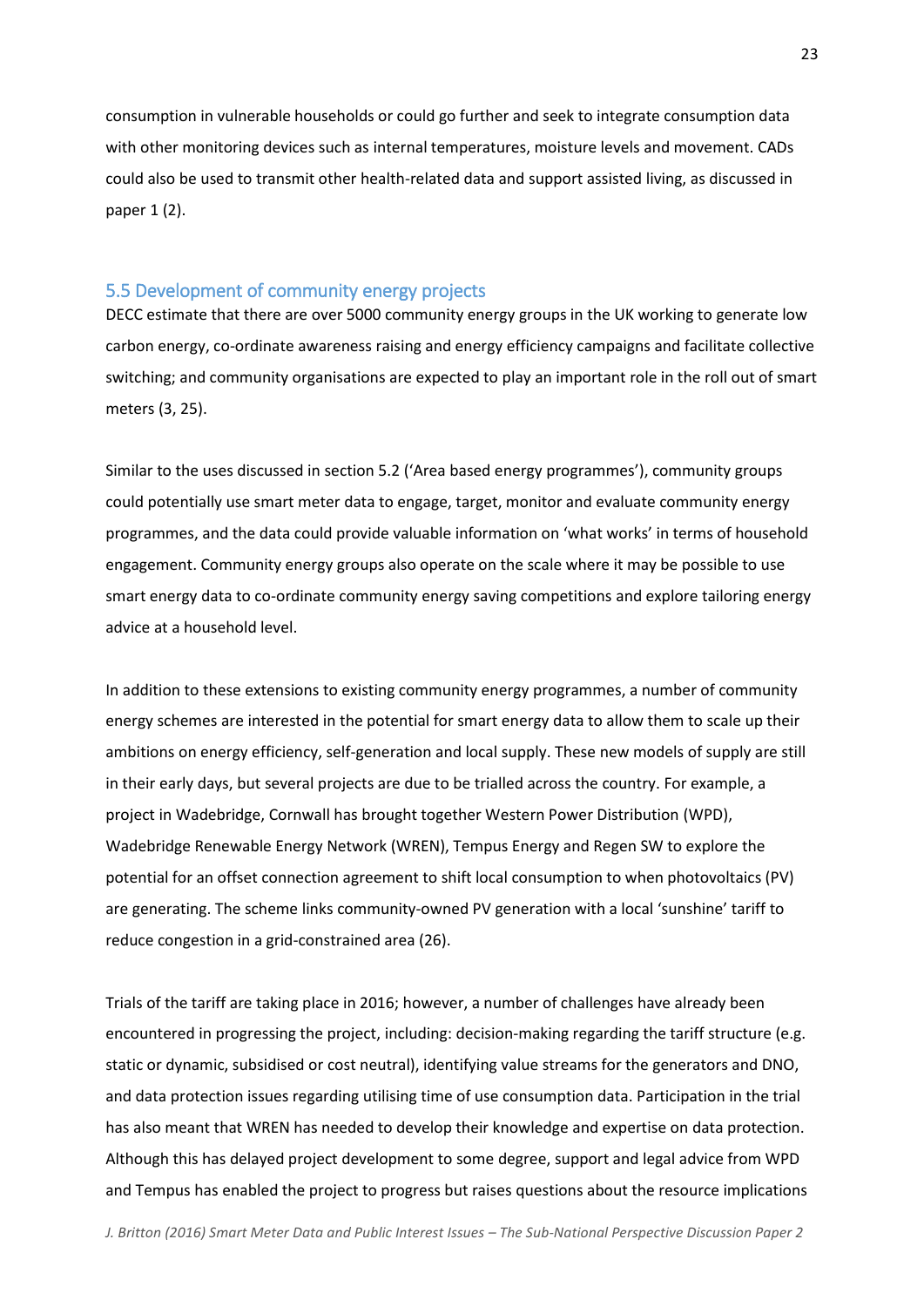for community groups of developing data management expertise and how learning from trials can be shared across community energy schemes.

### <span id="page-23-0"></span>5.6 New (local) approaches to balancing supply and demand

One of the key areas of interest in relation to smart meter data is its potential to support domestic demand side response through the provision of innovative tariffs and other incentives to reduce or shift demand. A wide range of size and type of organisations may seek to offer services related to demand side response; however, under current arrangements, there may not be sufficient incentives for new models to enter the market, as it is difficult for aggregators to collate large numbers of very small loads from individual households as potential income is small and households could risk penalties for breaching contract if load is not shifted (19, 27).

Whilst discussion of the incentives required to enable the emergence of a broader smart energy services market to emerge is outside of the scope of this paper, there is also considerable interest in the potential for reducing or shifting peak demand to be coordinated at a local scale rather than between national suppliers/aggregators and consumers. Additionally, there is particular interest from new business models (both commercial and public interest) in local approaches to balancing supply and demand, with the idea of buying their 'own power' resonating with many local energy projects and a desire to access increased revenues from 'local' supply from many small generators.

Local supply models are an emerging theme in the energy system and the public benefits of the range of possible approaches are not always clear. However many of these models operate under public benefit objectives, such as the recent launch of Robin Hood Energy (28) - a not-for-profit energy company wholly owned by Nottingham City Council; Bristol Energy (29) - similarly a municipally owned energy supply company; and the expected launch of Our Power (24) in 2016 - a not-for-profit supplier founded by a consortium of Scottish housing associations and local authorities. In addition to the growth in interest in new, locally based and not-for-profit suppliers there has been increasing focus on alternatives to full supply such as Licence Lite and White Label Agreements. This has included several local authorities entering into white label supply agreements with OVO and the GLA applying to Ofgem for a 'lite' supply licence (30, 31).

Whilst none of these models rely on access to smart meter data most have ambitions to access smart meter data to provide additional services to customers and to access new sources of revenue. For example Robin Hood Energy are offering new customers smart meters and are exploring using smart meters to deliver better tariffs for prepayment customers. Smart meter data has significant potential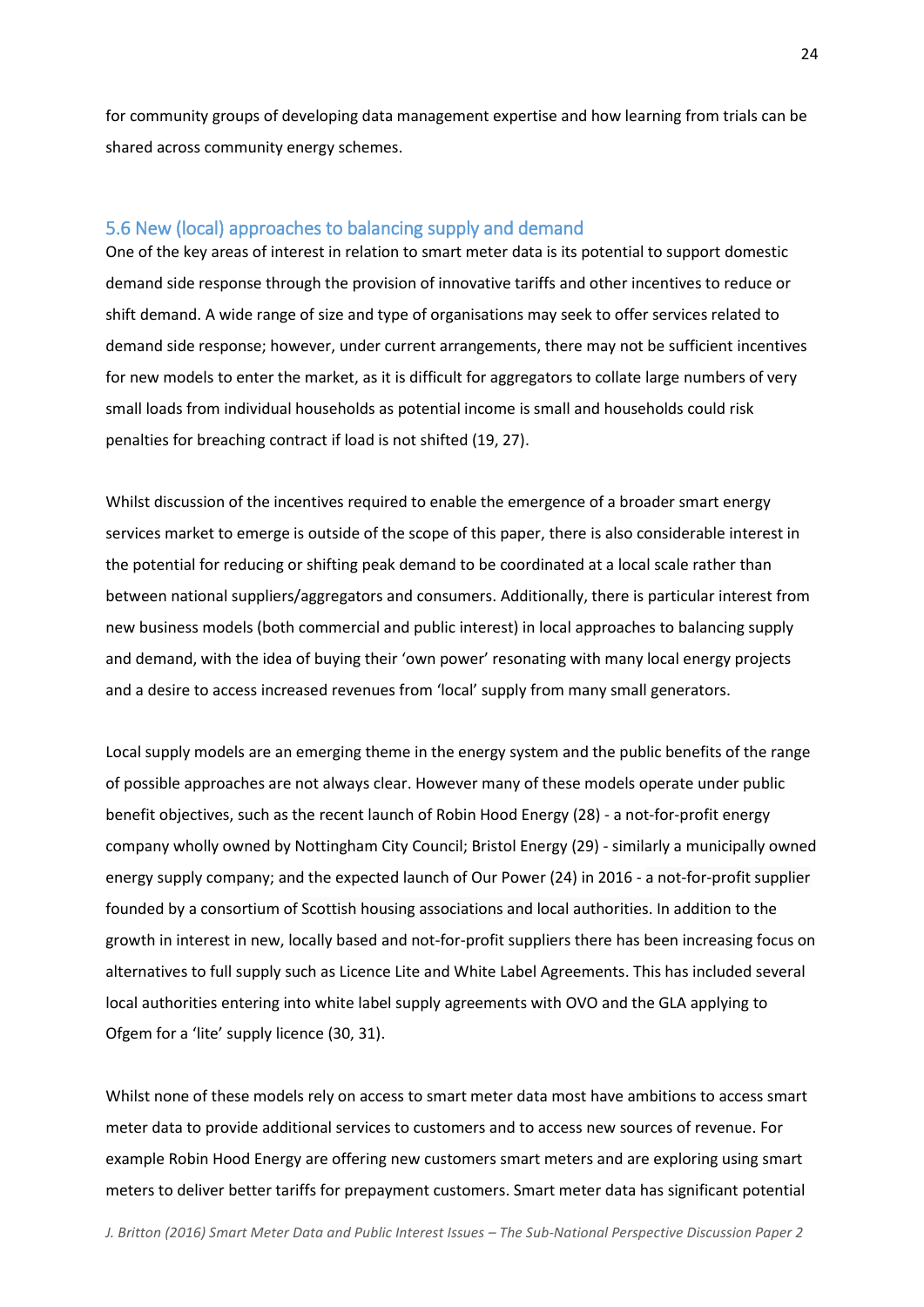to support such models but will rely on sufficient system value being created and retained locally for schemes to be viable and for the development of market rules and regulations which do not explicitly disadvantage small, local, or community based models. This may include ensuring that partnershipbased supply models are accommodated in smart meter data access and privacy arrangements or that DCC and SEC arrangements are not prohibitively complex or costly for sub-national public interest users.

An example of how such new approaches to balancing local supply and demand could operate in practice is found in the Power Matching City<sup>6</sup> concept in Hoogkerk, Netherlands. The concept has created an integrated smart grid solution for a small number of homes in the City of Groningen based, in large part, on smart meters. Houses were equipped with small renewable energy generators, smart appliances, electric vehicles and smart meters and business models were developed and tested for new services, including demand response pricing mechanisms. The technology enables the energy retailer to operate local demand and production as a virtual power plant to help to integrate variable power sources like wind and solar with appliances reacting automatically to the incentives of the supplier and grid operator.

#### <span id="page-24-0"></span>5.7 Collective switching campaigns

 $\overline{\phantom{a}}$ 

Access to smart meter data will provide an important resource to improve tariff switching and ensure consumers are on the best tariff for them. This could include power of attorney services where customers can elect to switch automatically when a more preferential tariff becomes available (32). There is likely to be significant interest from price comparison sites in offering improved switching services based on smart meter data and a range of not-for-profit collective switching campaigns, often with an emphasis on vulnerable consumers, could also utilise smart meter data.

In recent years many local authorities and locally based not-for-profit organisations (sometimes in collaboration with national 'switching specialists') have run collective switching campaigns. This includes DECC supporting 31 collective switching and purchasing schemes in 2012/13 through the 'Cheaper Energy Together' initiative. Evaluation of the scheme found that the involvement of local trusted organisations was an important factor in encouraging people to sign up, particularly those who hadn't switched before.

<sup>6</sup> [https://www.dnvgl.com/technology-innovation/broader-view/sustainable-future/vision-stories/power](https://www.dnvgl.com/technology-innovation/broader-view/sustainable-future/vision-stories/power-matching-city.html)[matching-city.html](https://www.dnvgl.com/technology-innovation/broader-view/sustainable-future/vision-stories/power-matching-city.html)

*J. Britton (2016) Smart Meter Data and Public Interest Issues - The Sub-National Perspective Discussion Paper 2*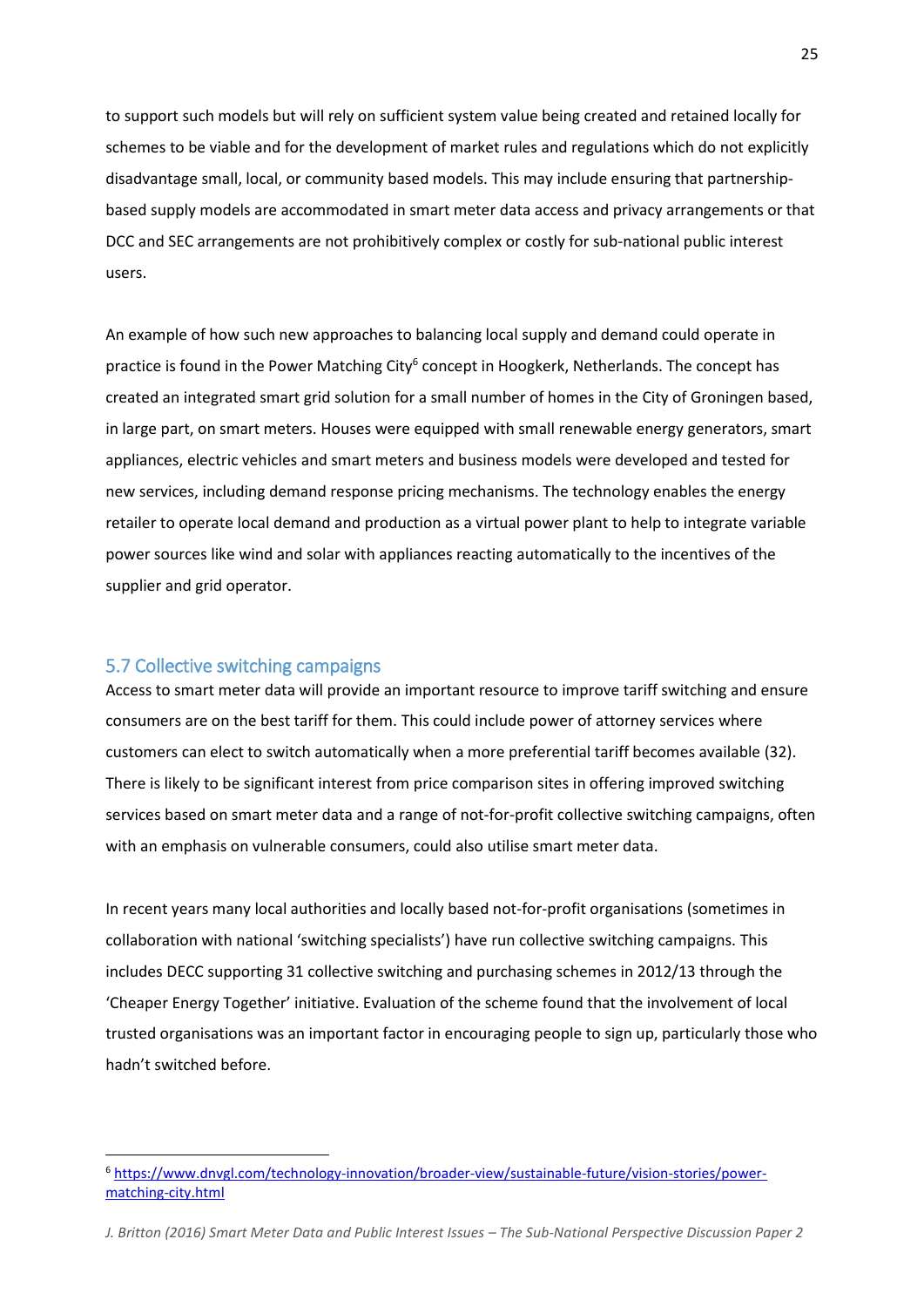Some switching campaigns may operate under public benefit objectives, delivering energy efficiency campaigns or investing revenue in energy efficiency and fuel poverty. For example, Cornwall Together<sup>7</sup> invested 10% of the revenue generated from each energy switch into a fund to address fuel poverty and Community Energy Direct (CED), Which? and numerous local authorities in Yorkshire and the North West of England have worked together on collective switching and behaviour change campaigns. These small organisations may wish to access smart metering data in the future to inform their services and, under the current DAPF, would need to access data as a third party, through a contract with a DCC user, or via a CAD.

### <span id="page-25-0"></span>5.8 Local areas feeding into national research programmes

As discussed in paper 1 there is great potential for smart meter data to inform national research programmes and to build evidence about which approaches to energy advice are most effective at helping households cut waste and spend less on energy. Local organisations have the potential to be important partners in many of these projects – providing local knowledge and acting as trusted agents – and there are particular opportunities for smart meter data to be utilised to build knowledge relating to the impact of community energy projects. Many of these projects are likely to include a wide range of partners and raise questions regarding data privacy and sharing in multi-partner projects.

 $\overline{\phantom{a}}$ 

 $7$  A collective switching partnership between the Eden Project, Cornwall Council and a number of other local partners.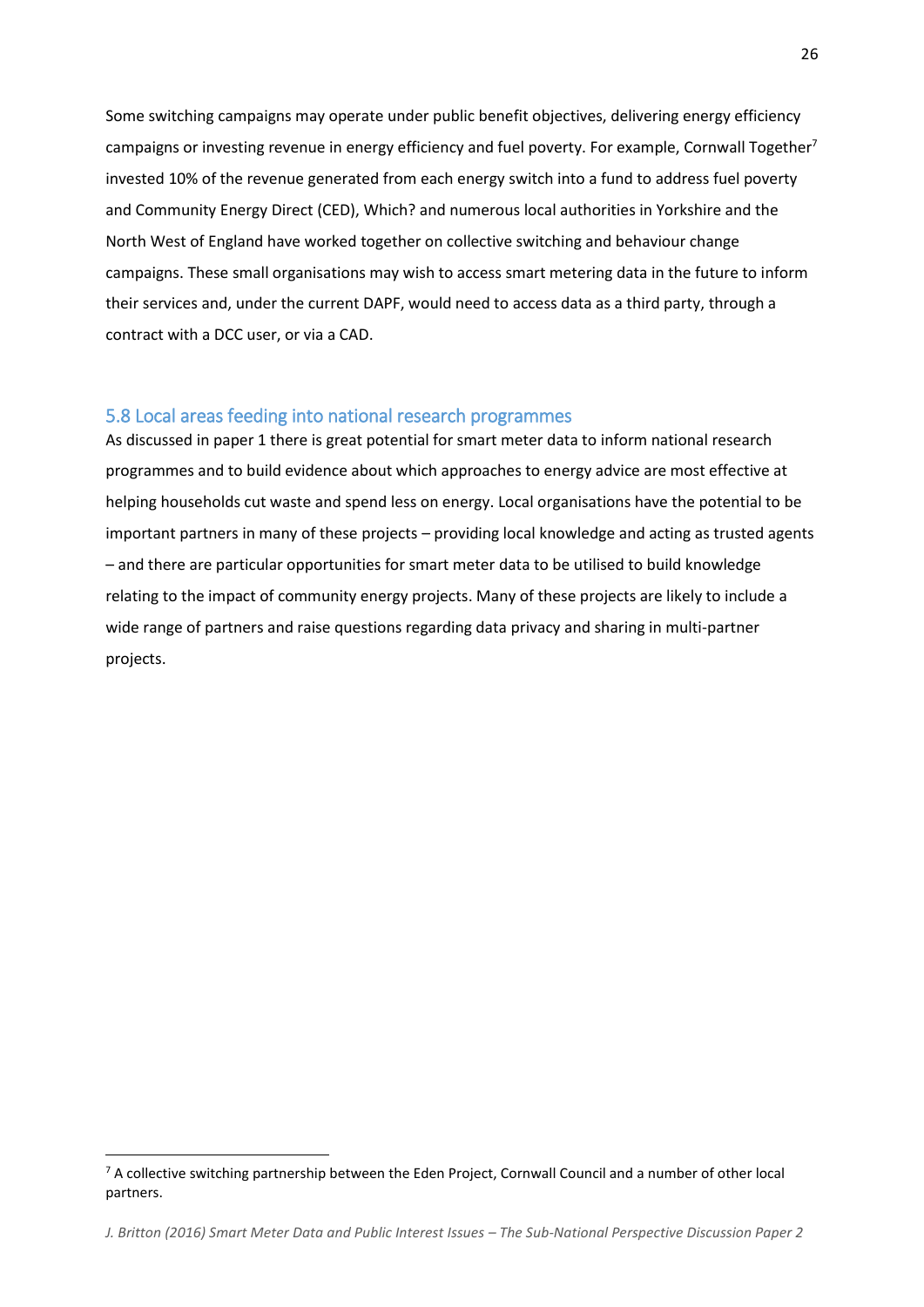# <span id="page-26-0"></span>6. Implications of the current arrangements for sub-national uses of data and recommendations for development.

Many of the opportunities identified above may be taken forward on a local or national basis or from a public benefit or a commercial perspective. However the issues for locally based public interest models are likely to be somewhat different from other large scale and commercial projects, particularly in relation to data access and sharing, resourcing and ensuing that the development of market rules and regulations allow sub-national public interest benefits to be realised.

Bristol's Smart City Energy Collaboration have set out the conditions that need to be met to enable sub-national smart meter data uses to be realised, across five categories of technical, social, regulatory, commercial and data (see figure 1). This demonstrates the complex number of factors that need to be realised in order for sub-national public interest smart meter data opportunities to be realised.



*Figure 1: Conditions for Bristol's smart energy city aspiration to be realised (CSE, 2015).*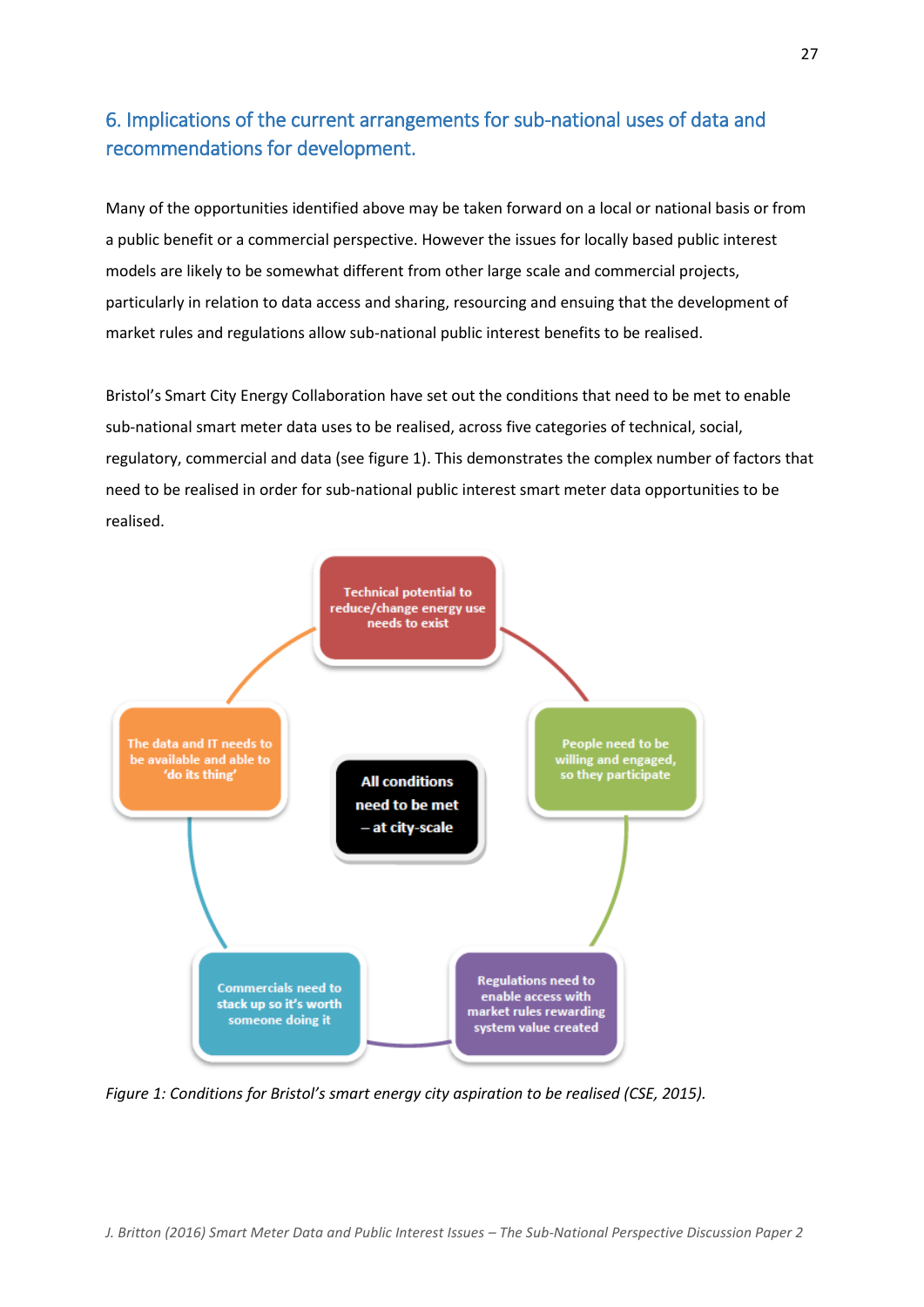This section reviews the main implications of existing arrangements for sub-national public interest uses of data and makes a number of recommendations to address these issues. The recommendations are then summarised again in section 7.

### <span id="page-27-0"></span>6.1 Uncertainty

Whilst the smart metering framework is established, the DCC is currently not expected to go live until August 2016 and the SEC is being developed in a phased approach. These factors may result in some uncertainty regarding the exact operation of smart meter data procedures for organisations who have not been involved in the ongoing development of the framework. Similarly, there are currently only a limited number of smart meters installed in households and this is likely to remain the case until the roll out gets underway from 2016 (and possibly beyond depending on the timing of supplier mass roll out). Although there is a great deal of interest from sub-national public interest organisations in exploring how they can exploit the opportunities presented by smart energy data, these uncertainties are likely to discourage some small and sub-national energy organisations from engaging with the agenda as they are not directly involved in the roll out in the same way as large suppliers and have limited resources to commit to an uncertain and changing agenda.

#### Recommendation:

- DECC, Ofgem and Gemserv should identify how they will engage sub-national public interest users of smart meter data in their ongoing work.
- Consideration should be given to the establishment of a new expert advisory group to advise DECC, Ofgem and ONS on smart meter data and the public interest, including subnational potential. Any plans should recognise the limitations these organisations may face in taking part in working groups and attending London-based events.
- Potential sub-national public interest users of smart meter data should explore how they can engage with DECC, Ofgem and Gemserv in a coordinated manner regarding the key barriers and uncertainties for sub-national groups.

#### <span id="page-27-1"></span>6.2 Regulation

Several local areas (for example Bristol and Cornwall) are exploring the potential for the collection of smart meter data to be coordinated at a city or county level and community groups may wish to coordinate data collection and analysis at even more local scales in the future. However these approaches rely on local frameworks for the collection, management and analysis of data to be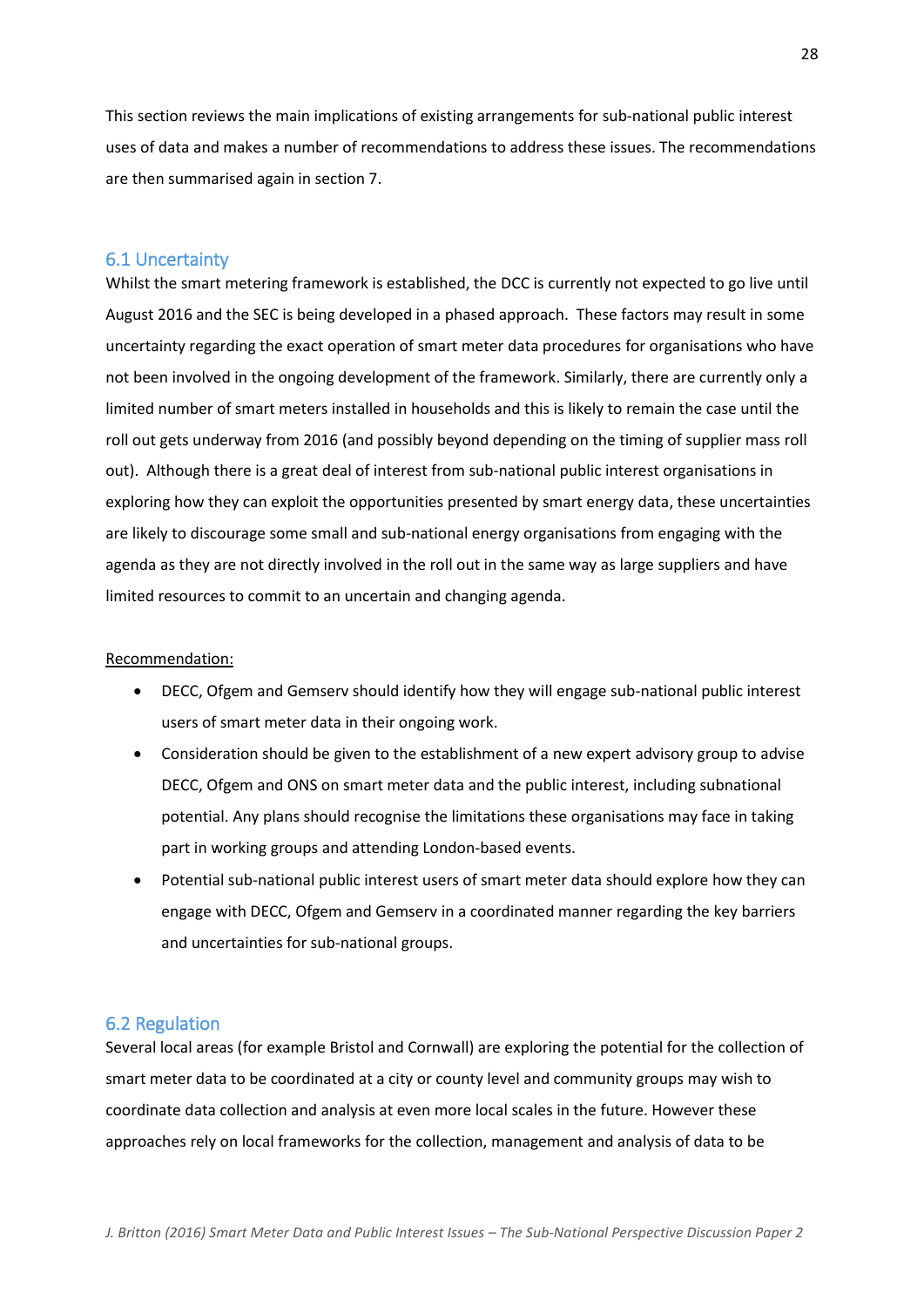coordinated. It is as yet unclear how these would operate and how issues of consumer consent, privacy and data management would be managed.

In particular the procedures, rules and regulations relating to smart meters are already extensive and complex, creating challenges for locally based approaches to smart meter data. For example DCC users will need to follow the same application process regardless of the uses of data they wish to make (see figure 2). This means that third parties will have to follow the same processes as large national suppliers and energy service providers.



*Figure 2: Process for becoming a DCC user (Gemserv, 2015).*

Within the existing Data Access and Privacy Framework the 'third party' data user category is also very broadly defined, including any non-supplier or non-DNO use of smart data – ranging from international data management companies to local community groups. Reference to community groups, in particular, was omitted from the Data Access and Privacy Framework and there is a need to recognise that the ability of community groups and other small/not-for-profit organisations to engage in data management processes will not be the same as commercial third parties. Specifically the strict consent requirements and rigorous auditing processes of the DCC and SEC are likely to create barriers for these sub-national groups (19).

There is extensive work underway by DECC and Ofgem to explore how best to support innovation in the energy system, promote smart energy systems and ensure that regulation encourages new business models (33–35). This work is welcomed, particularly DECC's focus on 'removing regulatory barriers to smart solutions' and ensuring 'that DECC innovation funding supports those areas critical to the development of a smarter energy system' (36). Additionally, Ofgem have recognised that prescriptive rules can stifle innovation in relation to the smart meter roll-out and propose to increase its one-to-one support to suppliers on their policies, procedures and processes.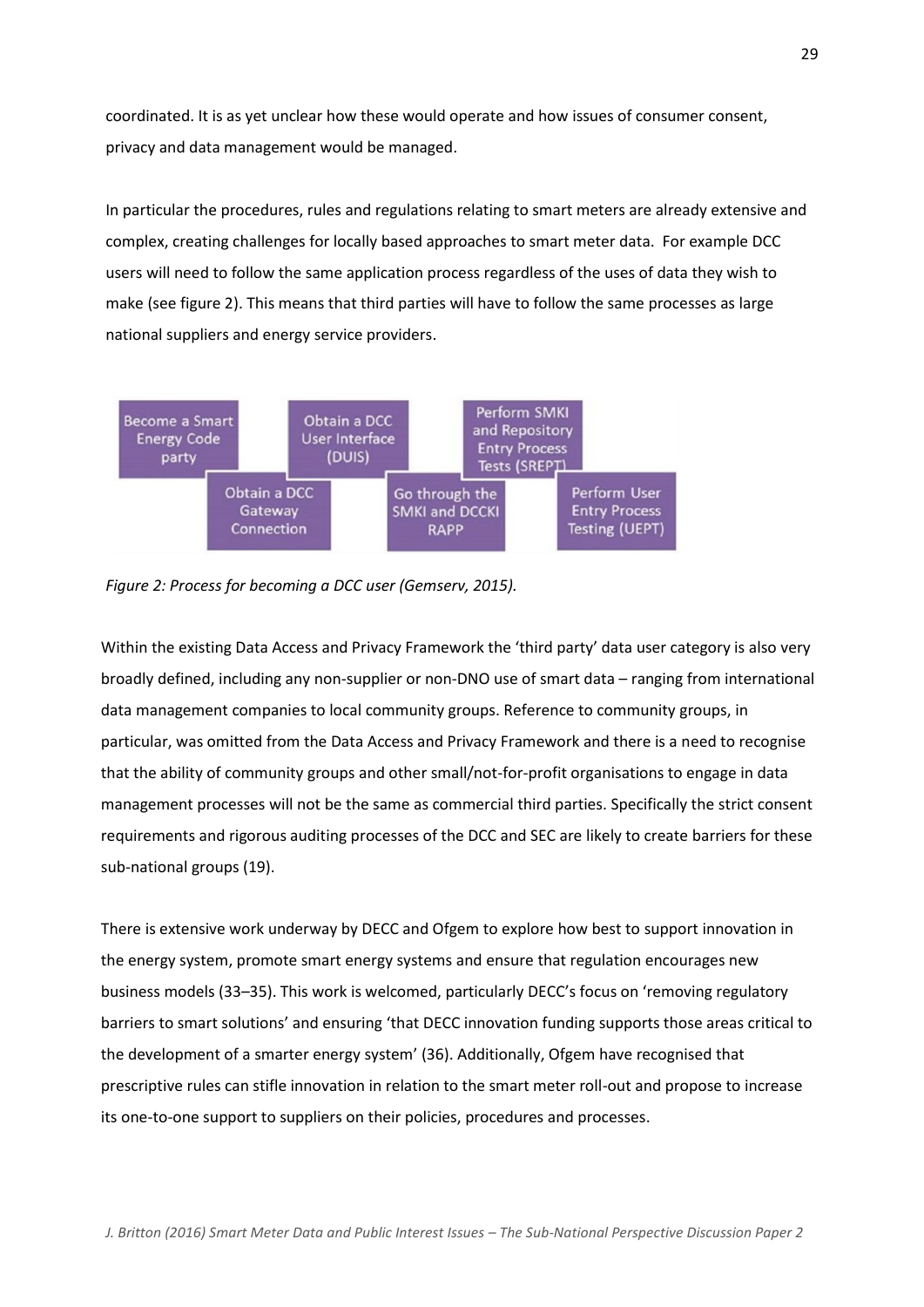Ofgem have also suggested there may be potential to create an 'innovation space' within regulatory arrangements in order to test out new approaches and have constructive dialogue with the regulator and other market governance organisations (4). While this is a positive development there is a need to explore how this would operate in relation to sub-national uses of smart meter data.

#### Recommendations:

- The DAPF should recognise the differing ability of small and local organisations to engage with the smart meter agenda and to comply with data access and privacy requirements. As part of this process, sub-national public interest actors (particularly those involved in smart meter trials or actively progressing local public interest smart meter data models) should be actively engaged in the DAPF review process from an early stage.
- Feedback from sub-national actors involved in smart meter trials should be specifically analysed prior to the 2018 review of the Data Access and Privacy Framework.
- Sub-national actors, who are seeking to utilise smart meter data, should work collaboratively with each other and Government to explore how they can contribute to an evidence base of the benefits and barriers of sub-national public interest uses of smart meter data.
- There is a need to explore in detail the specific rules and regulations that might impede local public interest uses of smart meter data. This could take place through the DAPF review process.
- More clarity is needed on the operation and objectives of Ofgem's innovation space. Development of the innovation space should engage with local energy models, possibly through detailed work with a small number of areas who are actively working on this agenda or through the operation of a working group specifically tasked with these issues (see the recommendations in section 6.1).
- Practical case studies of sub-national public interest uses of smart meter data should be developed and disseminated.

### <span id="page-29-0"></span>6.3 Smart Energy Code (SEC)

In relation to the SEC, although it is positive that a checklist for small suppliers has been published (37) and small suppliers are included in the SEC panel membership, small suppliers must procure and lodge Credit Support with the DCC (SEC Reference – J3 'Credit Cover') which may be a significant undertaking for small organisations.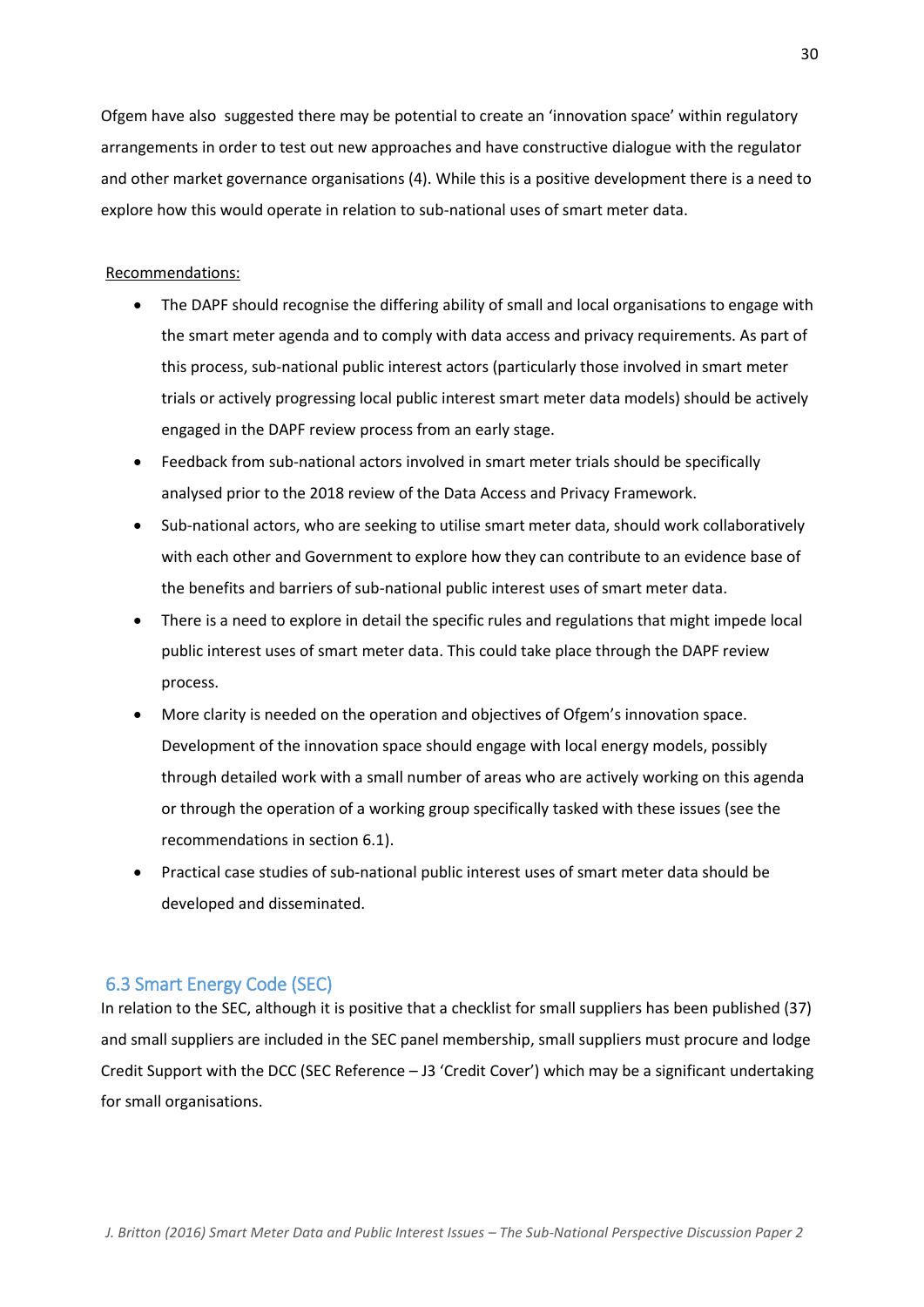There may also be issues relating to broader energy industry code governance which are relevant to the SEC. Whilst these issues do not exclusively impact on public interest uses of smart meter data they are particularly relevant to small and new market entrants and are likely to apply to many aspiring sub-national public interest uses of data.

Consistent with other industry codes, the SEC is self-governed by a panel drawn from SEC parties, with administration carried out by Gemserv and regulation by Ofgem. Whilst it is positive that the SEC is the only energy code with an explicit objective to facilitate innovation for a secure and sustainable energy system, Lockwood et al. (38) have questioned the suitability of the existing 'self-governance' approach to code governance given the challenges facing the industry and the pace of change. Similar concerns have been raised by Ofgem and the CMA (39, 40).

Generally industry codes, including the SEC, were developed based on the needs of large commercial generators, network operators and suppliers and present a number of difficulties for the range of new actors that are starting to enter the energy sector, including community groups, municipalities, cooperatives and aggregators (41). In particular the complexity of code governance and the dominance of larger actors means that codes can act as a barrier to new entrants and changing codes can be difficult. In relation to smart meter data, the emergence of a demand side response market will necessitate changes to a number of codes including the charging methodologies in the DCUSA, locational charging arrangements in the D-Code and DCUSA, amendment to Engineering Regulations P2/6 (and probably a wider review), and additional changes to the BSC and the CUSC (38). Under current code arrangements no one is responsible for addressing such cross-code matters.

In relation to broader code governance issues Lockwood et al. (38) propose a shift in code governance from self-governance to public governance and a number of changes to code guidance that would be beneficial to the SEC and sub-national data uses.

#### Recommendations:

- SEC requirements and code change proposals should be translated from legal and technical language into plain English;
- A process for addressing cross-code matters should be established;
- A 'one-stop shop' guidance service to support actors to determine the relevant code documentation should be developed. This could provide specific guidance for local public interest groups on the requirements and implications of the SEC.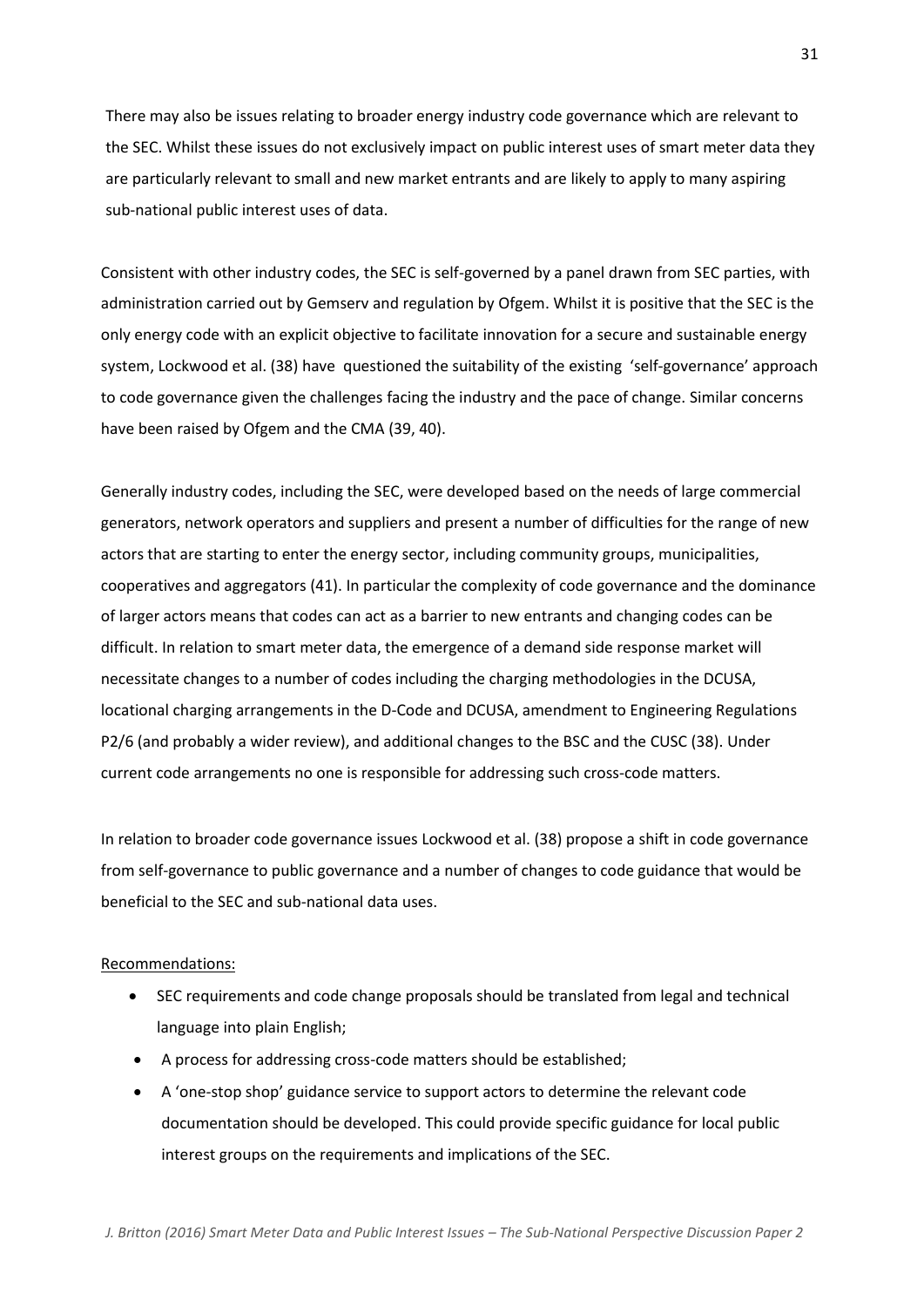In line with Ofgem's consultation on Code Governance, the Code Administration Code of Practice (CACoP guidance) should be reviewed to better promote inclusive, transparent code governance and better communicating the Critical Friend role to small participants (39).

#### <span id="page-31-0"></span>6.4 Data access

As detailed in section 4 there are a number of potential routes for third parties to access smart meter data; however, sub-national users of such data may be faced with particular issues relating to 1) the costs and complexity of becoming a DCC user and a SEC signatory; 2) a lack of clarity regarding how arrangements for accessing data via a contract with an existing DCC user will operate (and if such a market will develop); and, 3) consent and cost issues related to sourcing data direct from consumers (via CADs). There is therefore a need for more focus on how third party access arrangements will operate.

In particular a number of sub-national public interest uses of smart meter data may only require access to half hourly data on an aggregated basis. For example local energy efficiency programmes may seek aggregated data for a block of flats or social housing estate where the physical characteristics of properties are similar. In these circumstances the level of aggregation may be relatively low (likely 10s-100s of properties) but still serve to anonymise the data and potentially avoid the need for customer consent.

Additionally, for many demand-side response uses of smart meter data, half hourly data aggregated at the substation or low voltage feeder level would be sufficient to indicate areas of grid constraint. This scale of data would potentially be useful to DNOs, local authorities, social housing providers and community energy projects. Currently DNOs hold data on total demand and maximum demand at this scale but this data it is not available at a half hourly resolution, limiting its use for demand management purposes.

Sourcing this locally aggregated data direct from suppliers would not be viable as it is unlikely that one supplier will hold comprehensive local data (as they would not be the supplier for 100% of residents). It is also probably that cost and practicality issues would limit the ability of local public interest organisations to access this data direct from consumers. This locally aggregated data could potentially be sourced through a contract with other existing DCC users, although it is currently unclear how such arrangements would operate.

This raises a number of questions regarding both what level of local aggregation is sufficient to ensure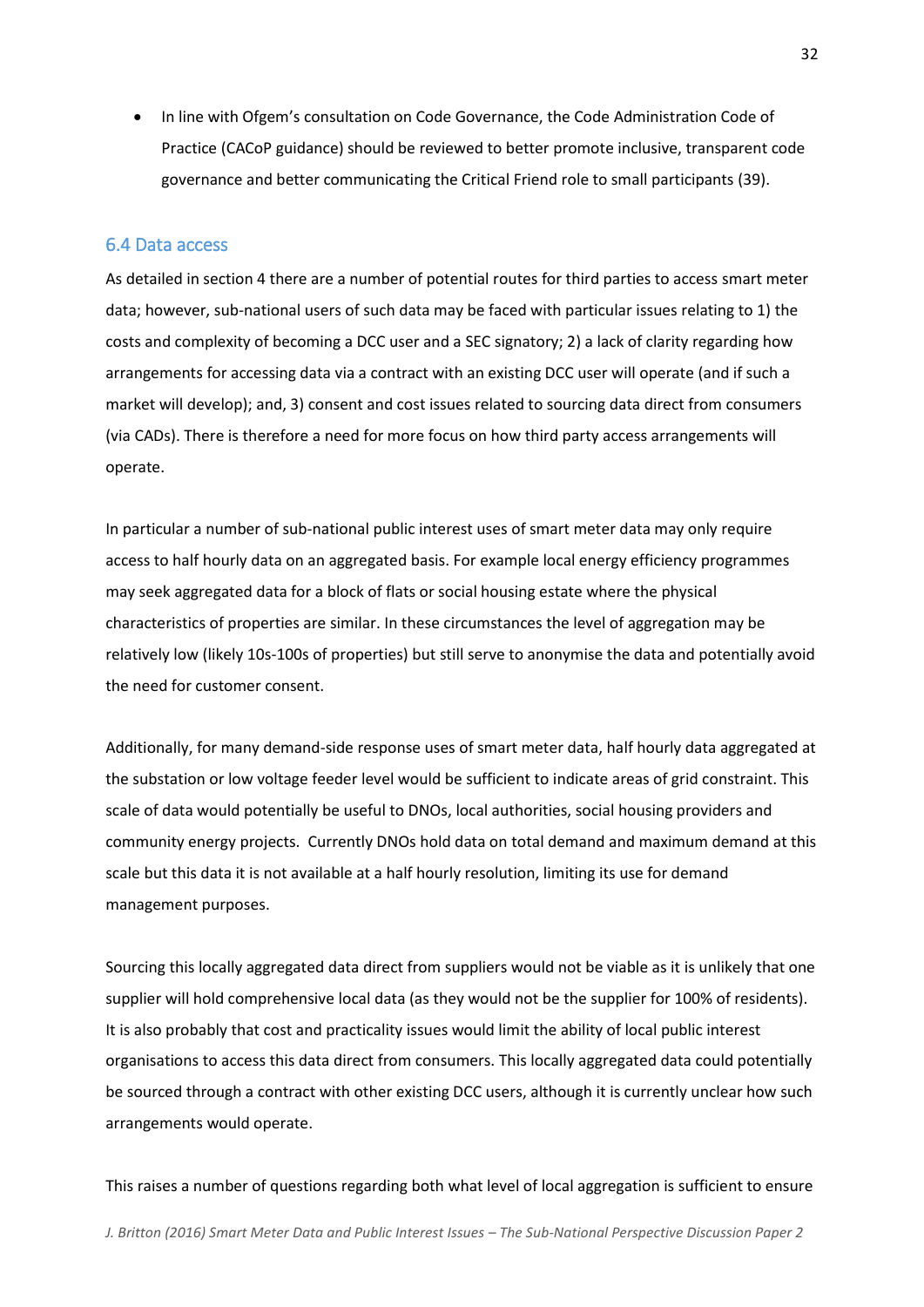consumer privacy (exclusively for public interest uses) and how best to facilitate this type of access. Potential options to facilitate aggregated access include the development of a national public interest smart meter data platform or local coordination of access by either DNOs or local public interest data hubs. Either approach would need to co-ordinate a process whereby consumers were asked to give consent to the protected collection of their data for public interest uses. There are also outstanding issues relating to practicality, costs and the apportionment of costs between actors for all these options. It should also be noted that DECC has already considered a position where consumers could agree to make a single agreement as to the quality of data to be made available, but Ofgem objected to this on the grounds that it was likely to become the default (14, 44).

In relation to DNOs facilitating access by local public interest organisations, it is currently unclear the costs DNOs will incur in accessing this smart meter data (and the impact this may have on their willingness to access it). There is also a need to clarify whether, under the requirements on DNOs to anonymise and/or aggregate data, this data may be passed to third parties. Likewise DNOs would presumably levy a charge on third parties for accessing this data and this could be prohibitive for small public interest focussed organisations.

It would therefore be beneficial if smart metering data access arrangements explored the levels of aggregation required to safeguard consumer privacy and to further explore how public interest organisations could directly receive aggregated data, particularly where individual consumer consent may be impractical or costly.

#### Recommendations:

- Smart meter data access arrangements should investigate the levels of local aggregation required to safeguard consumer privacy and explore how public interest uses of locally aggregated data could be facilitated.
- The options to facilitate local public interest access to smart meter data (both aggregated and at a household level) should be reviewed, including the implications of establishing a national smart meter data hub or a number of local hubs.

### <span id="page-32-0"></span>6.5 Data sharing

A number of problems already exist in sharing energy-related data between and within local organisations. For example data sharing between agencies on issues such as housing stock and benefits claimants was identified as a key barrier to energy efficiency programmes and funding in a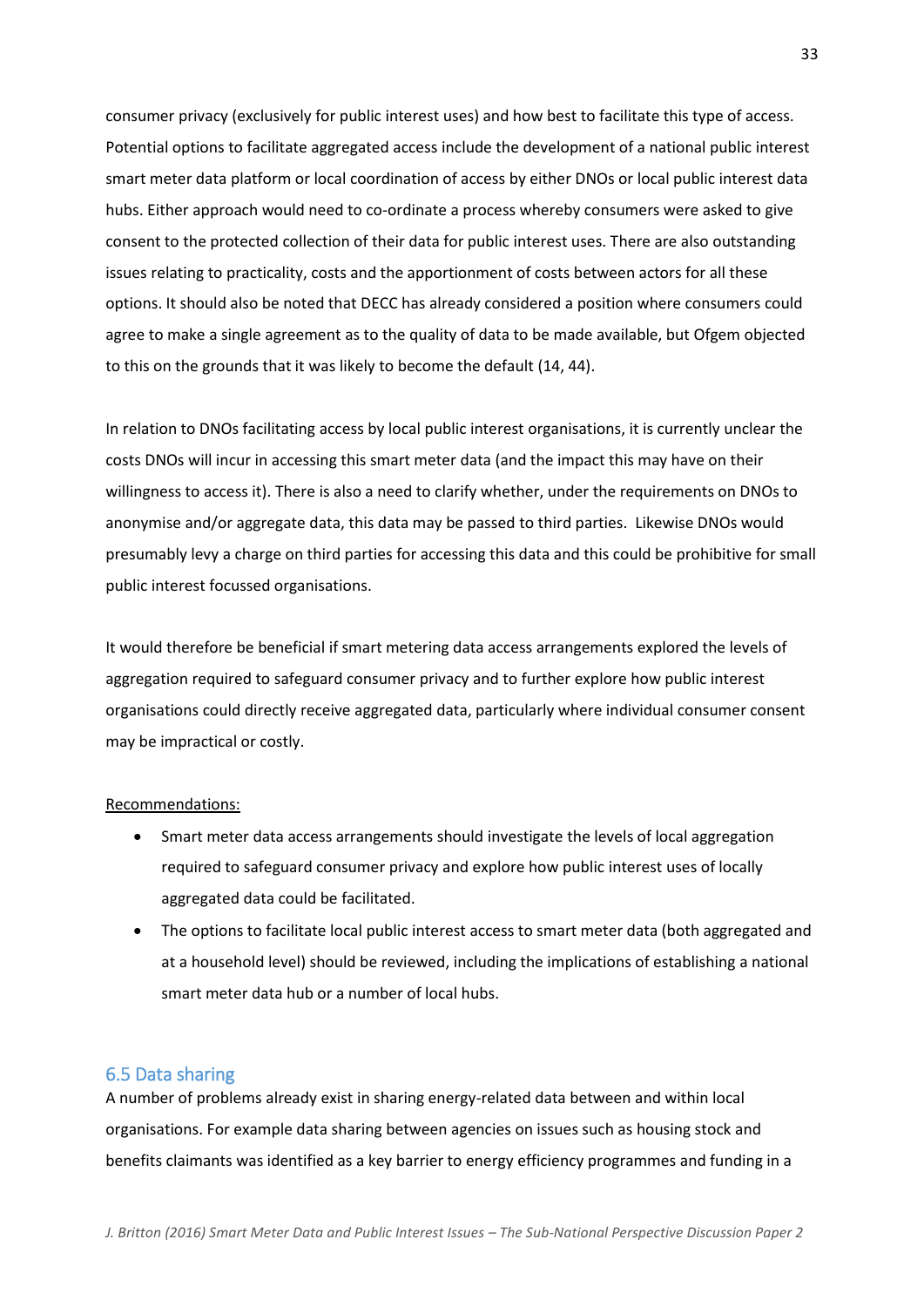survey of London Boroughs and delivery agents (10). Work by the ESRC Business and Local Government Data Research Centre (BLG) (42) has suggested that existing problems around data sharing in Local Government and Public Health Services are largely the result of cultural rather than legal barriers, often with a lack of expertise, a lack of awareness at a senior level and difficulties with the interface between systems resulting in poor utilisation of the potential for data-driven solutions<sup>8</sup>.

There is a significant risk that these issues will continue as smart meter data becomes available and local organisations seek to use that data in the public interest. For example there are limited resources within local authorities and other sub-national agencies to exploit data analytics and the BLG Data Research Centre identify that expertise and knowledge is not effectively disseminated from Central Government with regards to data analytics and sharing.

In particular local supply organisations may seek to share data with other local partners in order to deliver public interest benefits and it is yet unclear whether these models will face unique issues in relation to data sharing. Current arrangements suggest that data can be shared between parties provided consent and privacy requirements are followed and the requirements of the Data Protection Act met. There is also a lack of clarity regarding obligations and data sharing processes in partnershipbased local supply arrangements such as white label and Licence Lite arrangements. Current Licence Lite guidance suggests that obligations on all parties, including security and data privacy, need to be negotiated within commercial agreements. The development of the first Licence Lite agreement has already been in process for several years and has incurred extensive legal and developmental costs with the addition of further contractual requirements in relation to SEC compliance likely to add to costs and slow this process further.

The use of smart meter data directly from a consumer with consent (i.e. outside of the Privacy and Access Framework) may also present challenges as this data will be subject to the Data Protection Act 1998. A study by the GLA in 2010 (10) suggested that councils interpret the Act in different ways, finding that some councils believe that this means they cannot use name and address information to let householders know about energy efficiency grants or financial offers they may be entitled to, as this may be considered unlawful by the Information Commissioner. Other councils, however, believe

 $\overline{\phantom{a}}$ 

<sup>&</sup>lt;sup>8</sup> The ESRC BLG Data Research Centre's findings apply to local authority data driven solutions broadly, however many of the conclusions are relevant to energy data.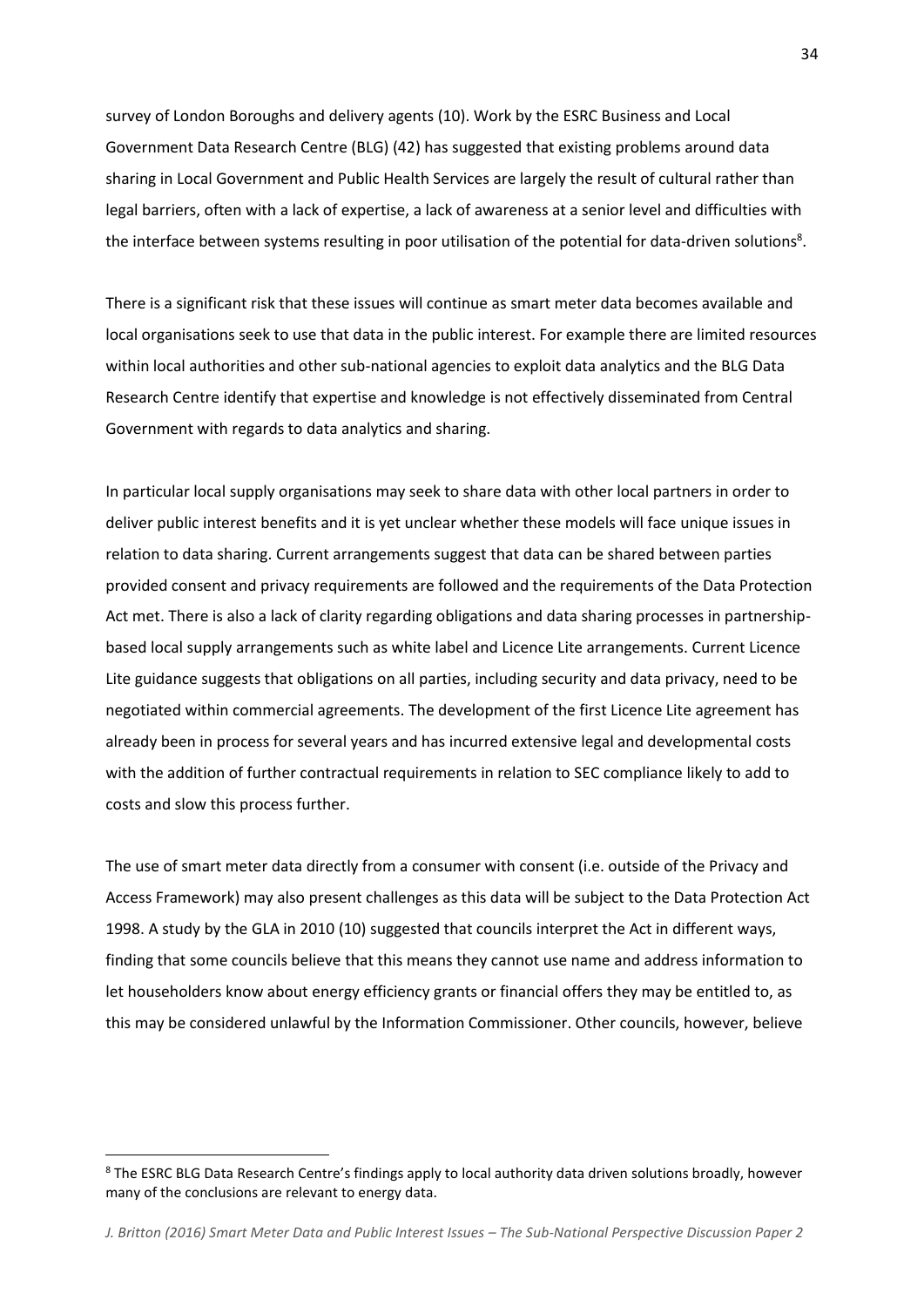that they are allowed to use name and address information from council records for legitimate purposes<sup>9</sup>.

### Recommendations

- The BLG Data Research Centre should explore how it can facilitate local data analytic capabilities in relation to smart meter data. This should include training programmes which communicate the public interest opportunities offered by smart meter data and create a common understanding of privacy and access requirements.
- Central support should be provided for local agencies to explore how smart meter data can be linked with other data sources and utilised across services and by multi-partner projects. This should include the publishing and promotion of best practice and engaging public sector senior management (local authorities, health providers and social landlords) in the potential of smart meter data.
- Trials and pilot projects should be supported that link data sets.

### <span id="page-34-0"></span>6.6 Data disaggregation

 $\overline{\phantom{a}}$ 

Although access to energy consumption data down to a half-hourly resolution could facilitate a great deal of activity in relation to energy service innovation and the public interest benefits discussed in section 5, there is a limit to what can be achieved without more information about exactly what appliances are using the energy. Energy data disaggregation techniques are therefore likely to be important to ensure the full benefits of smart meter data are realised<sup>10</sup>. Energy disaggregation is a computational technique for estimating appliance-by-appliance energy consumption from a wholehouse meter signal (19).

Under the current specification smart meter data will typically be available on a half hourly basis but Consumer Access Devices (CADs) can request data every ten seconds. Disaggregation techniques can be carried out on data at a range of reporting rates but the number of individual appliances it is possible to identify increases dramatically as data logging frequency increases (i.e. to 1 second data or higher) (43). It should however be noted that greater disaggregation of gas usage is likely to be possible from half hourly data as gas accounts for fewer domestic appliance uses (mainly space heating, water heating and cooking) (19).

<sup>&</sup>lt;sup>9</sup> It should be noted that in some cases the ability to use data may vary depending on which data protection notices were included in the original benefits application process.

 $10$  Although it is recognised that appliance level disaggregation techniques have encountered some technical problems to date.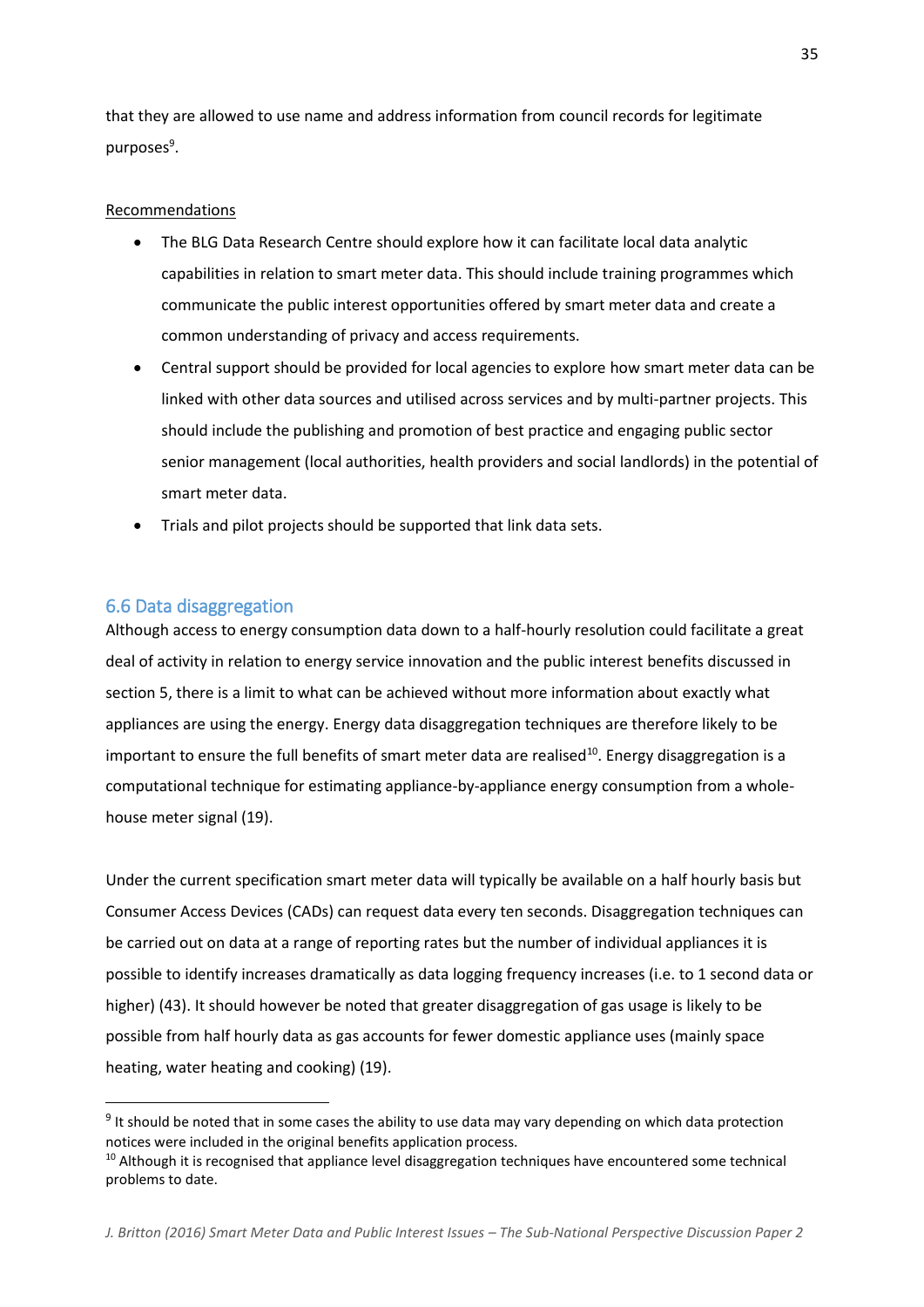Energy data disaggregation is an active area of research with initiatives such as the UK-DALE<sup>11</sup> (based at Imperial College) aiming to enable more collaboration in disaggregation research through the provision of an open-access dataset of appliance level data from a number of sample houses, and the TEDDINET research network<sup>12</sup> coordinating several research projects aiming to develop disaggregation techniques.

Despite the potential of disaggregation techniques to play an important role in many of the subnational opportunities identified in section 5, particularly in relation to energy efficiency programmes and advice, there is currently little awareness of these techniques within local policymakers and practitioners and it is unlikely that sub-national energy enterprises will have the resources to explore disaggregation potential directly. Therefore, although many of the applications of disaggregation techniques may be at a national or commercial scale, it is also important that sub-national users of smart meter data are kept informed of the potential of disaggregation techniques and current development in order to ensure that forward planning takes account of its potential.

#### Recommendations:

- Training and resources for sub-national agencies relating to smart meter data should include discussion of the latest disaggregation research and facilitate access to this research.
- There should be co-ordination between national and local users regarding data availability and format e.g. use of anonymised data and disaggregation techniques.

<sup>11</sup> [http://ukedc.rl.ac.uk/cgi-](http://ukedc.rl.ac.uk/cgi-bin/edc_search.pl?GoButton=Detail&WantComp=41&WantResult=&WantText=EDC0000001)

 $\overline{a}$ 

[bin/edc\\_search.pl?GoButton=Detail&WantComp=41&WantResult=&WantText=EDC0000001](http://ukedc.rl.ac.uk/cgi-bin/edc_search.pl?GoButton=Detail&WantComp=41&WantResult=&WantText=EDC0000001) <sup>12</sup> [http://teddinet.org](http://teddinet.org/)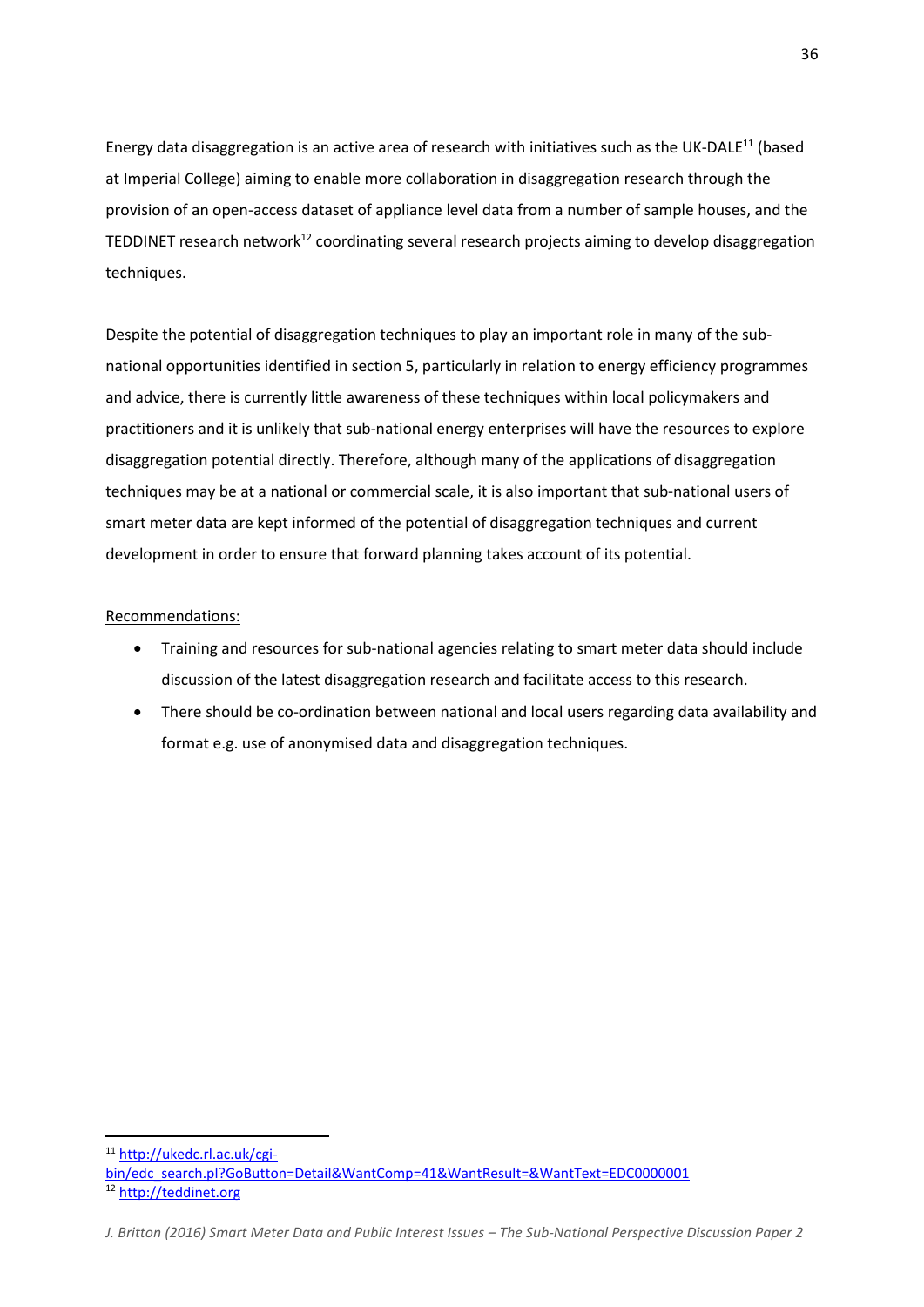## <span id="page-36-0"></span>7. Recommendations and next steps

The recommendations proposed in the previous section are summarised again in this section.

### <span id="page-36-1"></span>7.1 Uncertainty

- DECC, Ofgem and Gemserv should identify how they will engage sub-national public interest users of smart meter data in their ongoing work.
- Consideration should be given to the establishment of a new expert advisory group to advise DECC, Ofgem and ONS on smart meter data and the public interest, including sub-national potential. Any plans should recognise the limitations these organisations may face in taking part in working groups and attending London-based events.
- Potential sub-national public interest users of smart meter data should explore how they can engage with DECC, Ofgem and Gemserv in a coordinated manner regarding the key barriers and uncertainties for sub-national groups.

### <span id="page-36-2"></span>7.2 Regulation

- The DAPF should recognise the differing ability of small and local organisations to engage with the smart meter agenda and to comply with data access and privacy requirements. As part of this process sub-national public interest actors (particularly those involved in smart meter trials or actively progressing local public interest smart meter data models) should be actively engaged in the DAPF review process from an early stage.
- Feedback from sub-national actors involved in smart meter trials should be specifically analysed prior to the 2018 review of the Data Access and Privacy Framework.
- Sub-national actors, who are seeking to utilise smart meter data, should work collaboratively with each other and government to explore how they can contribute to an evidence base of the benefits and barriers of sub-national public interest uses of smart meter data.
- There is a need to explore in detail the specific rules and regulations that might impede local public interest uses of smart meter data. This could take place through the DAPF review process.
- More clarity is needed on the operation and objectives of Ofgem's innovation space. Development of the innovation space should engage with local energy models, possibly through detailed work with a small number of areas who are actively working on this agenda or through the operate of a new working group specifically tasked with these issues.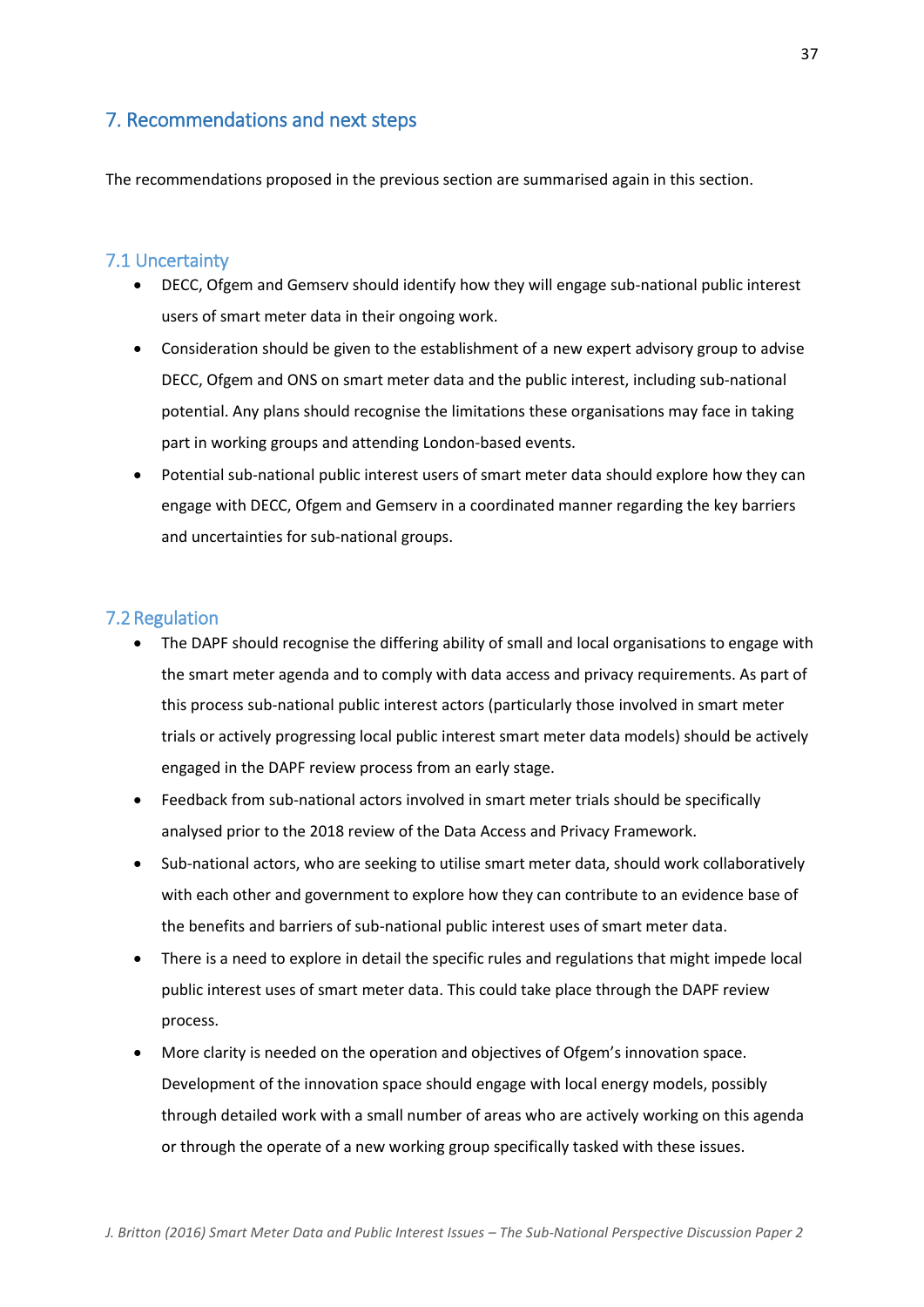Practical case studies of sub-national public interest uses of smart meter data should be developed and disseminated.

## <span id="page-37-0"></span>7.3 Smart Energy Code (SEC)

- SEC requirements and code change proposals should be translated from legal and technical language into plain English;
- A process for addressing cross-code matters should be established;
- A 'one-stop shop' guidance service to support actors to determine the relevant code documentation should be developed. This could provide specific guidance for local public interest groups on the requirements and implications of the SEC.
- In line with Ofgem's consultation on Code Governance the Code Administration Code of Practice (CACoP guidance) should be reviewed to better promote inclusive, transparent code governance and better communicating the Critical Friend role to small participants (39).

### <span id="page-37-1"></span>7.4 Data access

- Smart meter data access arrangements should investigate the levels of local aggregation required to safeguard consumer privacy and explore how public interest uses of locally aggregated data could be facilitated.
- The options to facilitate local public interest access to smart meter data (both aggregated and at a household level) should be reviewed, including circumstances where data could be received directly from the DCC and the implications of establishing a national smart meter data hub or a number of local hubs.

## <span id="page-37-2"></span>7.5 Data Sharing

- The BLG Data Research Centre should explore how it can facilitate local data analytic capabilities in relation to smart meter data. This should include training programmes which communicate the public interest opportunities offered by smart meter data and create a common understanding of privacy and access requirements.
- Central support should be provided for local agencies to explore how smart meter data can be linked with other data sources and utilised across services and by multi-partner projects. This should include the publishing and promotion of best practice and engaging public sector senior management (local authorities, health providers and social landlords) in the potential of smart meter data.
- Trials and pilot projects should be supported that link data sets.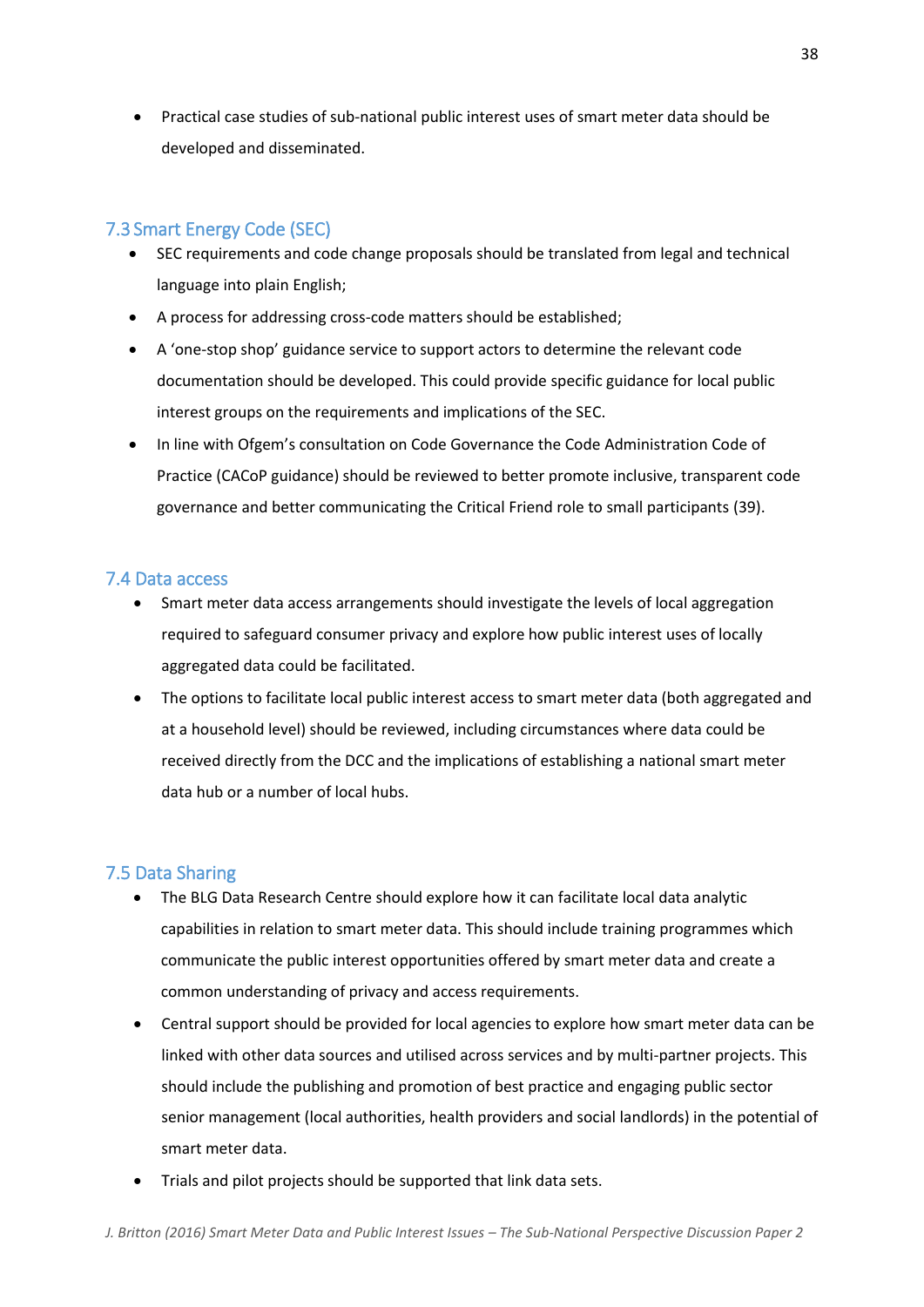### <span id="page-38-0"></span>7.6 Data disaggregation

- Training and resources for sub-national agencies relating to smart meter data should include discussion of the latest disaggregation research and facilitate access to this research.
- There should be co-ordination between national and local users regarding data availability and format e.g. use of anonymised data and disaggregation techniques.

## <span id="page-38-1"></span>8. Conclusion

Many of the issues discussed here go beyond smart meter data specifically and touch on broader issues relating to the engagement of non-traditional, innovative and public interest energy models in the development of policy, rules and incentives. However a range of specific priorities for maximising the potential of sub-national public interest smart meter data uses have been proposed, particularly in relation to engaging sub-national users in policy development and the DAPF review, identifying specific regulatory barriers for sub-national uses, developments to code governance processes, exploration of the costs of third party access to data (particularly in relation to locally aggregated data) and the development of local data analytic capabilities. It is also recognised that there is a lack of evidence regarding the extent of the real and perceived barriers to the engagement of sub-national actors in public interest uses of smart meter data. A number of the recommendations seek to extend this evidence base and engage sub-national actors in future development.

Going forward, it will be important to strike a balance between protecting customers' privacy and removing so much content from the data that useful conclusions cannot be drawn. However, this report, together with its companion paper, has demonstrated that there are significant public interest benefits that could be realised from the use of smart meter data. The upcoming DAPF review and ongoing work by DECC and Ofgem on innovation and smarter markets provide an opportunity to revisit current arrangements and ensure that the right balance is struck between privacy and public interest.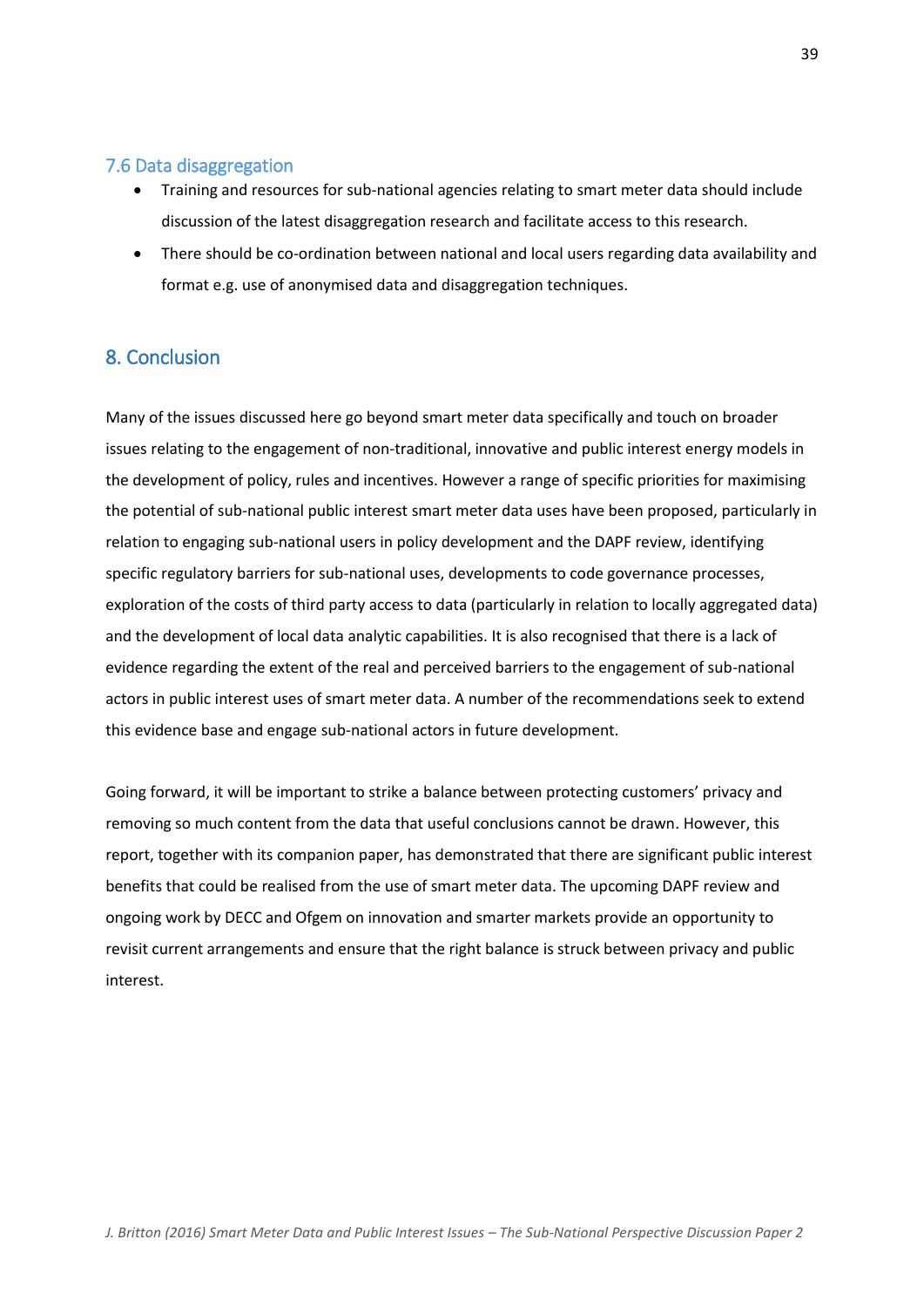### <span id="page-39-0"></span>References

- 1. Sustainability First. New-Pin Project (2015) Towards a definition of the long-term public interest. A New-Pin background working paper.
- 2. Elam, S. (2016) Smart Meter Data and Public Interest Issues. Discussion Paper 1: National Perspective.
- 3. DECC (2014) Community Energy Strategy: Full Report. London: Crown Copyright.
- 4. Ofgem (2015) Non-traditional business models: Supporting transformative change in the energy market. London: Ofgem
- 5. Elam, S. (2016) Annex A Existing UK domestic energy datasets. Smart Meter Data and the Public Interest.
- 6. DECC (2015) Sub-national electricity and gas consumption statistics. London: Crown Copyright.
- 7. DECC (2015) Domestic NEED Methodology. London: Crown Copyright.
- 8. Ofgem (2011) Energy Demand Research Project. https://www.ofgem.gov.uk/gas/retailmarket/metering/transition-smart-meters/energy-demand-research-project.
- 9. DECC (2014) Smart Meter Energy Demand Research Project: anonymised data release. London.
- 10. Greater London Authority (2010) Using Local Powers to Maximise Energy Efficiency Retrofit. London: GLA.
- 11. UK Data Service (2016) Big Data Network Support. https://www.ukdataservice.ac.uk/aboutus/our-rd/big-data-network-support/centres.
- 12. LGA (2013) Tackling fuel poverty through local leadership. London: LGA.
- 13. Platt, R., Rosenow, J. and Flanagan, B. (2012) Energy Efficiency Who Pays and Who Benefits ? London: IPPR.
- 14. DECC (2012) Smart Metering Implementation Programme: Data Privacy and Security. Government response to consultation. London: Crown Copyright.
- 15. DECC (2012) Smart metering Implementation Programme: Privacy Impact Assessment. London: Crown Copyright.
- 16. DECC (2015) DECC Smart Metering Implementation Programme. Government response to consultation on timing of the review of the Data Access and Privacy Framework. London: Crown Copyright.
- 17. Centre for Cities (2014) Smart Cities. London.
- 18. Centre for Sustainable Energy (2015) Bristol Smart Energy City Collaboration. Towards a Smart Energy City: mapping a path for Bristol. Bristol: CSE.
- 19. Marshall, E. (2015) Use of smart metering data to enhance the delivery of energy efficiency policies. Working Papers of the Sustainable Society Network, Volume 5.
- 20. Homes and Communities Agency (2016) Current registered providers of social housing.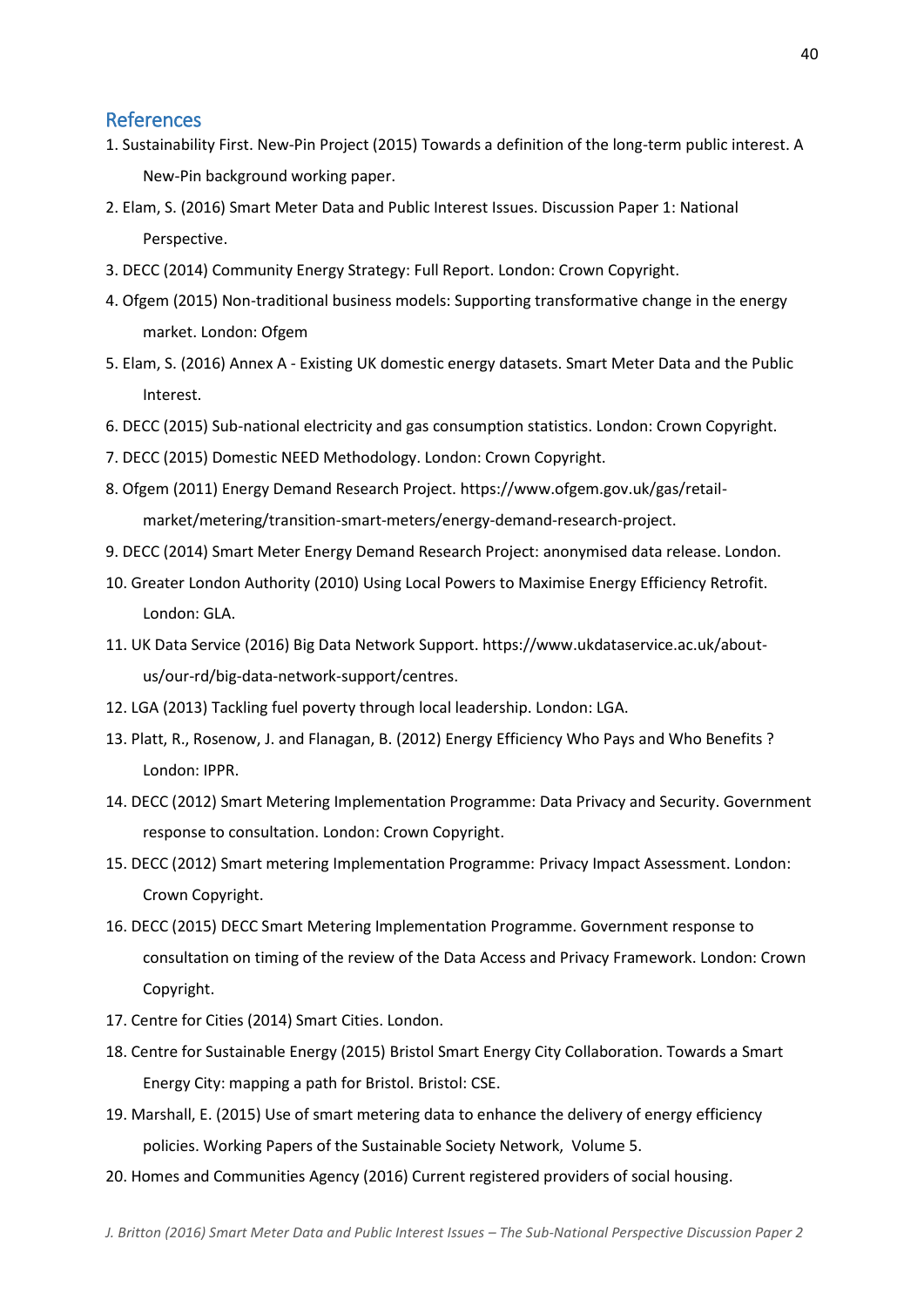https://www.gov.uk/government/publications/current-registered-providers-of-social-housing.

- 21. NI Direct Goverment Services (2016) Housing Associations. http://www.nidirect.gov.uk/housingassociations-contact.
- 22. Scottish Housing Regulator (2016) Register of Social Landlords.

http://directory.scottishhousingregulator.gov.uk/Documents/Landlord Register.pdf.

- 23. Welsh Government (2015) Registered Social Landlords, 2015. Registered social landlords.
- 24. Our Power (2016) Our Power. http://our-power.co.uk/.
- 25. DECC (2014) DECC Smart Meter Impact Assessment: Final. London: Crown Copyright.
- 26. WREN (2015) Sunshine Tariff Trial. http://www.wren.uk.com/sunshine.
- 27. Warren, P. (2014) A review of demand-side management policy in the UK. *Renewable and Sustainable Energy Reviews*, **29**, 941–951.
- 28. Robin Hood Energy (2016) Robin Hood Energy. https://www.robinhoodenergy.co.uk/.
- 29. Bristol Energy (2015) Bristol Energy: a different type of energy company. https://bristolenergy.co.uk/.
- 30. GLA (2015) DD1416 Licence Lite the GLA's licence application to Ofgem. https://www.london.gov.uk/decisions/dd1416-licence-lite-%E2%80%93-gla%E2%80%99slicence-application-ofgem.
- 31. OVO (2015) Say hello to OVO Communities.
- 32. DECC (2015) Forward Look : Smart Metering-enabled Innovation in energy management in the non-domestic sector. London: Crown Copyright.
- 33. Ofgem (2015) Making the electricity system more flexible and delivering the benefits for consumers. Position paper. London: Ofgem.
- 34. Ofgem (2015) The Future of Retail Market Regulation. London: Ofgem.
- 35. DECC (2016) Consultation on ensuring regulation encourages innovation. London: Crown Copyright.
- 36. DECC (2015) Towards a Smart Energy System. London: Crown Copyright.
- 37. Smart Energy Code Administration and Secretariat (2015) SEC Checklist for Small Suppliers. https://www.smartenergycodecompany.co.uk/about-us/secas.
- 38. Lockwood, M., Mitchell, C., Hoggett, R. and Kuzemko, C. (2015) Innovation and energy industry codes in Great Britain. Exeter: University of Exeter.
- 39. Ofgem (2015) Code Governance Review (Phase 3) Initial Proposals. Consultation. London: Ofgem.
- 40. Competition and Markets Authority (2015) Energy Market Investigation. Summary of provisional findings report.
- 41. Institution of Engineering and Technology (2014) Transforming the Electricity System. How other sectors have met the challenge of whole-system integration. London.